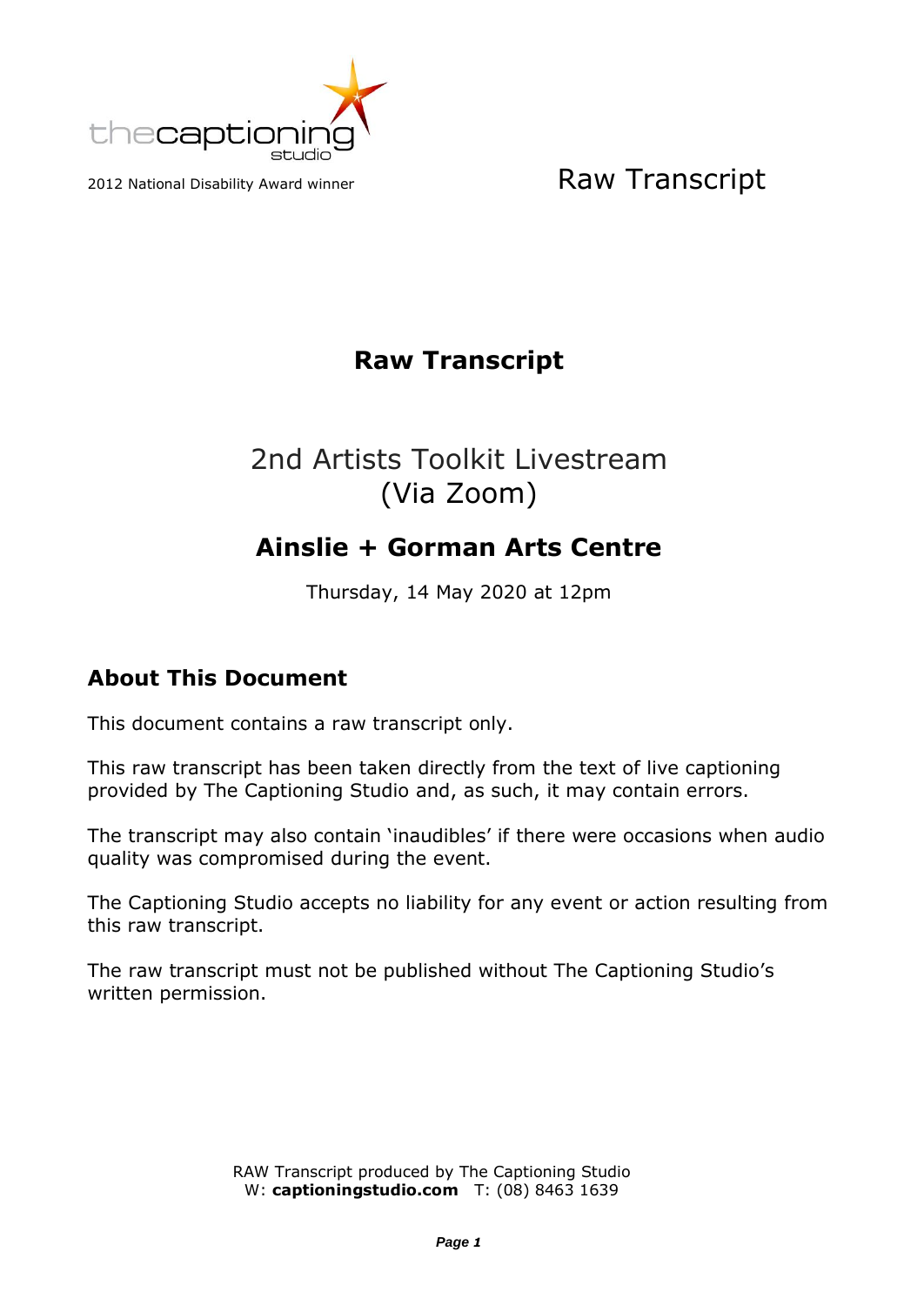

ADELAIDE RIEF: We are live. Excellent. OK. Hello and welcome, everyone, to our second livestreamed Artists Toolkit Information Session. Live captions for this session are available via the link in the comments below, or on the Facebook event page.

My name is Adelaide. I'm the Program Manager at Ainslie and Gorman Arts Centre. We have the friendly folk at the Captioning Studio providing captions for us today.

I acknowledge that I am speaking to you today from Aboriginal land, the land of the Ngunnawal people, and I also acknowledge the Ngambri and Ngarigo peoples and others who travelled and connected with this land, and continue to do so. I recognise the ongoing custodianship by Elders and the unique and specific challenges faced by our first nations people in the light of COVID 19 and also the work they are still doing to hold country for us and to keep it for us. I pay my respects to these Elders and Elders past and emerging.

I will be your host for this session today and I will hopefully be able to guide you through this experience of livestreaming as smoothly as possible. I have definitely been learning a lot about this so we will just learn as we go together and, if you have any problems or things are not working right, please let me know in the comments below this video.

So today's session is part of the Artists Toolkit Program, which is run by Ainslie and Gorman Arts Centre and funded by artsACT. It is designed to support artists to develop and maintain sustainable and meaningful careers. The program offers information sessions like this one. We also have individual advice sessions for artists, which are called toolkit chats, and we also offer resources like information sheets, recordings of previous information sessions and links to other support. I'll post some links to further information about the artist toolkit program in the comments section below once I have finished talking.

Today's session is about giving you some clarity on what is required to prepare your finances for accessing the JobSeeker and the JobKeeper payments, so the two key Federal Government payments available for people who have lost income from their employment as a result of COVID, as well as some guidance on some basic budgeting and cashflow principles, record keeping and various taxes including income tax, GST and PAYG.

So this stuff can often seem pretty confusing and not very exciting but if you can get it right the first time and you can keep your records up-to-date, it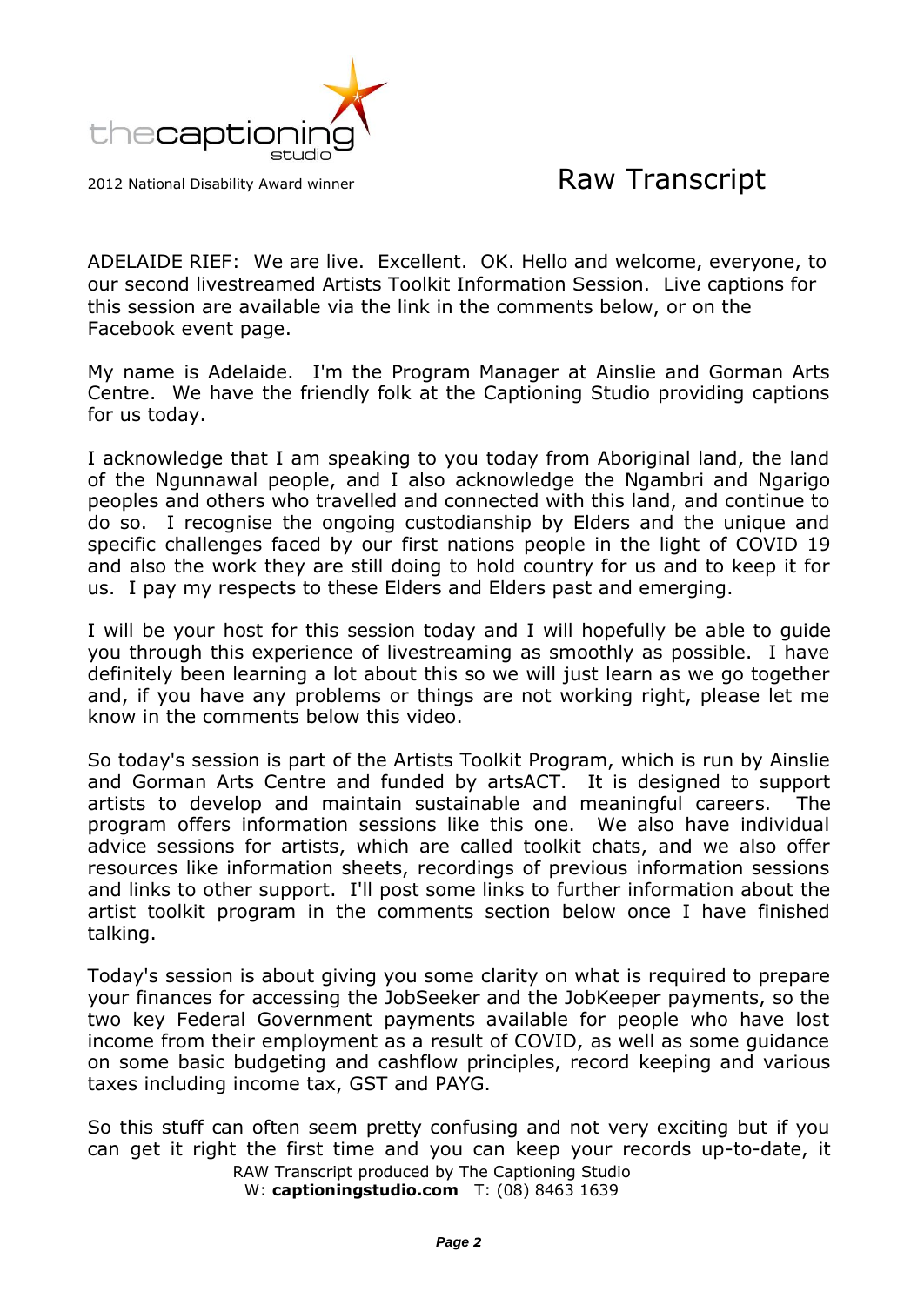

makes things much easier in the future, and we are joined by the amazing Peter Bayliss, who will guide us through this in a moment.

At the end of the session, Peter and I will link you to other resources you can use to get your finances in order. For this session, when you have questions, please post those questions in the comments below the Facebook live video. I'll be able to read those questions and I'll pass them on to Peter when we have breaks in the presentation.

So now introducing Peter Bayliss. Peter is a chartered accountant, a tax agent and the Managing Director of Into Tomorrow. On top of all that, he also manages First Base Music, which is a music artist service.

Peter has been involved in the arts industry for over 20 years in a number of roles, including artists - so he really gets it - as well as management, booking and promotion and also on top of that, doing accounting and business. He works across private enterprise, community and arts organisations and government, and he's done so much great work for the arts community in Canberra, recently particularly as we have been facing COVID. So I am really pleased to introduce you to Peter. Take it away, Peter.

PETER BAYLISS: Thank you, Adelaide. You are very kind: it is wonderful to be here and support this amazing industry of artists and the work that Ainslie and Gorman do for you is second to none, I believe, around the country. Hats off to you and thank you for inviting me.

What I'm going to do is I want to first of all express that I wanted to make sure that you're all comfortable in this environment and feel free to communicate any questions, any burning questions, that you need to. This is about you. It's about what you need. It's not about me sprouting how wonderful my world is or anything else. It's really about you. So I want you to walk away, if not with the information, then that little bell behind your ear just going, "Oh, that's right, there's something about that I've got to investigate". So that's kind of a broad principle about how I would like to approach this and want to make sure you feel safe in asking any questions. No question is dumb, except the question you don't ask when you should.

So what I'll do is I'll - because we're limited in time and there's so much ground to cover and I'll try to deep-dive as much as possible, but obviously with limited time, we have to keep it brief, and keep it pertinent to all of you, so I'm going to share my screen and I'll whip through some topics. I'll just highlight some framework type things, just really so that then we can get to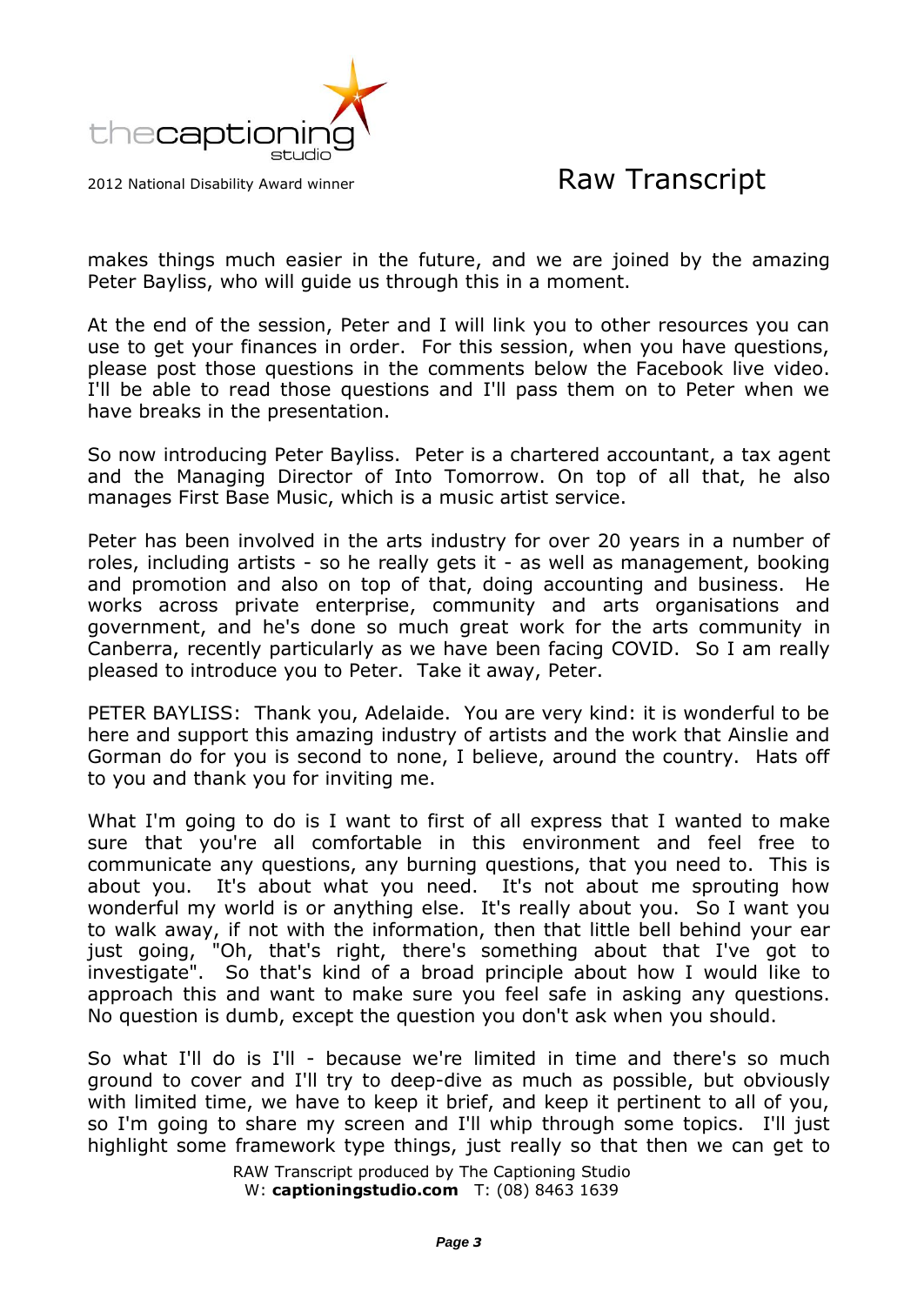

the income tax, the JobKeeper, the JobSeeker and other support around this weird environment that we're currently living in.

I just want to make sure - can everybody see that? Yes. Perfect. Alright. So obviously that's what we're going to be talking about today primarily. Really, these are the core topics we will walk through. I won't spend long on this but basically: why do you need to know about the money, what's the type of information you need around all of that, how do you keep records, what are the structures, what are the key structures, I guess, and it's important to know that particularly around things like applying for JobKeeper, and knowing where you sit within the land of that environment and with your tax, the three core tax types that you would generally be involved with - obviously JobSeeker, JobKeeper, and additional COVID 19 financial options that may or may not be available. Then, lastly, as Adelaide mentioned at the top, some places to go for different types of advice and information.

So we'll just get straight into it. Why is it important for you to know about your money? I guess now highlights that very reason. You need to know how you're going to maximise the use of every cent in every dollar. In more general terms, as an artist, you want to make sure that you give your events, whether it's a release, a launch, an exhibition, you want to give it the best chance of success, so knowing the money side of it is really important. How do you budget for it? How much money would you expect if numbers were low versus moderate versus high? How much money do you need just to present it? Then looking at things like how do you sustain your arts practice, your arts business, and for future growth, so if you wanted to expand from, say, a small one or two person theatre production company, for example, to broaden it out to the more community broad organisation or business. Also, you need to know about your money so that you can obtain and attract funding, and right now, that's the JobSeeker and JobKeeper for a lot of people, and, unfortunately, there's far too many people in the situation where this is relevant. I wish we weren't having this conversation, to be honest, particularly around this aspect but we're there so we need to talk about that; we need to front up and look at it.

So you need to know about your money in that context.

Also, for things like grant applications, attracting private investment - whether that's through crowd funding; whether it's through banks; whether it's through other businesses; sponsors; and partnerships - so really you need to know again about your money. Also then there's the legal obligations, the stuff that we might not really want to do. It doesn't light the fire but we have to do it,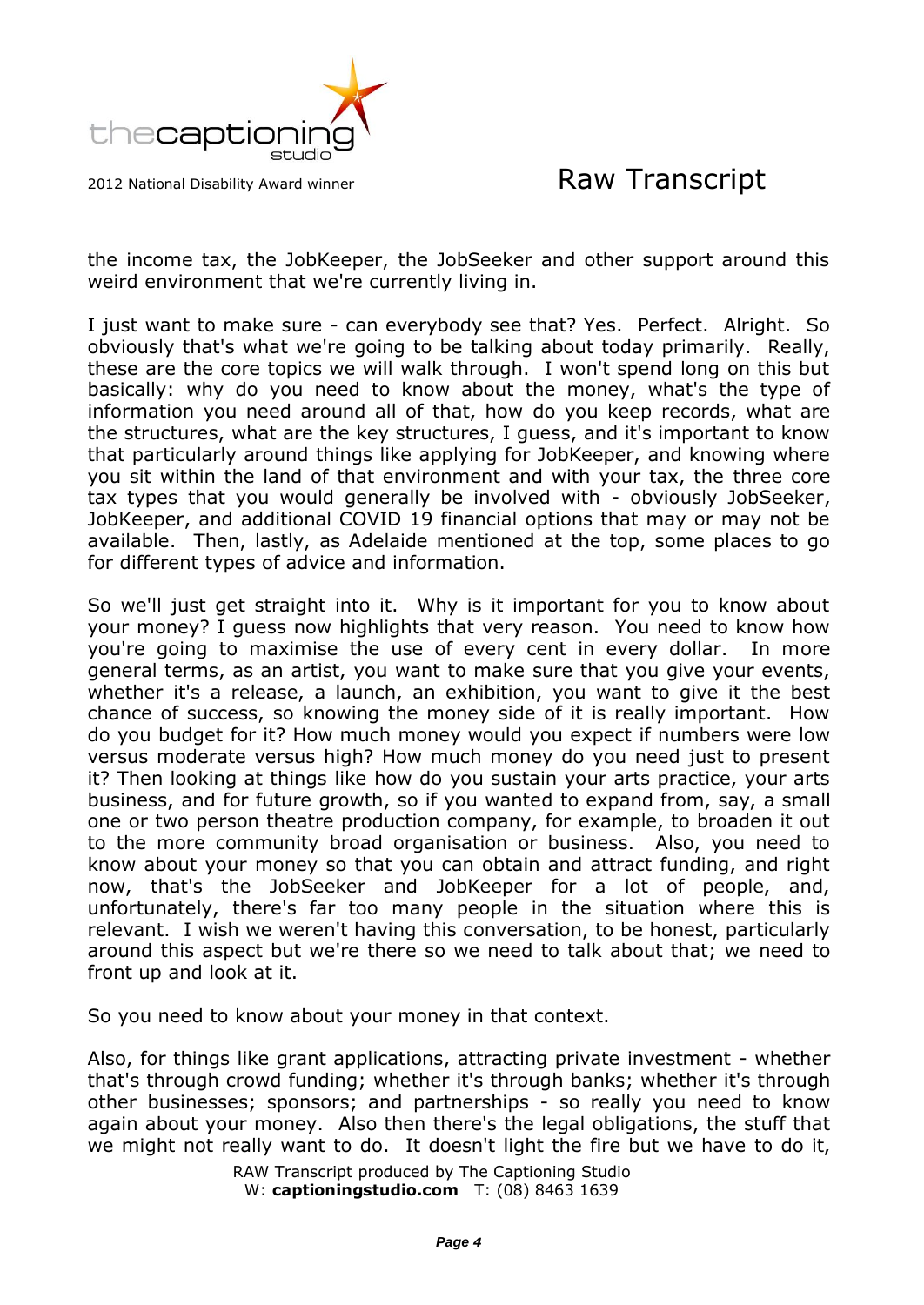

and that is things like your various taxes, contracts with your agents, managers and funders.

So, what is typical information that you need to be aware of and you would need to have in your toolkit to be able to address some of those things we just spoke about? So there's balance sheet, which is essentially a photograph of your financial position at that time, so we look at your assets - so that's things like bank accounts, people owing you money, assets like house, car, the instruments that you have, all your work tools, all those sorts of things, they're assets - and then liabilities, so what do you owe at that moment in time? It could be you just got an electricity bill, your rent or mortgage is due - the things that you owe.

So, basically, your balance sheet highlights assets and liabilities and then whatever is left over is your net assets. Hopefully, it's positive. If it's not, then obviously things need to be looked at a lot closer.

The second important aspect is the income and expenditure statement. I'll come back to this again when we talk about JobSeeker and JobKeeper because there are certain elements in the application process and what information you need to provide that relate to exactly this stuff.

So income and expenditure statement - it's also known as profit and loss statement - is over a period of time. It could be over a day, a week, a month. Generally, it's over a quarter or a month or a year. When you're doing budgets, organisations or businesses generally do an annual budget, an annual profit and loss budget, and when they review how they went, they're looking at the income and expenditure statement or profit and loss, so over that period of time. So balance sheet is a photograph; income and expenditure statement is over a period of time.

Cashflow is effectively income and expenditure statement, but it's only on a cash basis. So it's only when you receive the money or when you pay the money. The difference is what they call "accruals". So in an accrual world, that's when you look at things like money you have invoiced - so you've done a service; you have made a good; you have invoiced somebody but you have not received the cash yet, but in an accrual world, you would have that as income. Likewise, with the expenses, you would record the expense once you receive the good or service. So in the case of electricity or phone, you have used it and then you get billed and you have not paid that bill yet but you record the expense because you have received that bill. That's the accrual method, whereas cashflow is purely based on if you have paid the cash out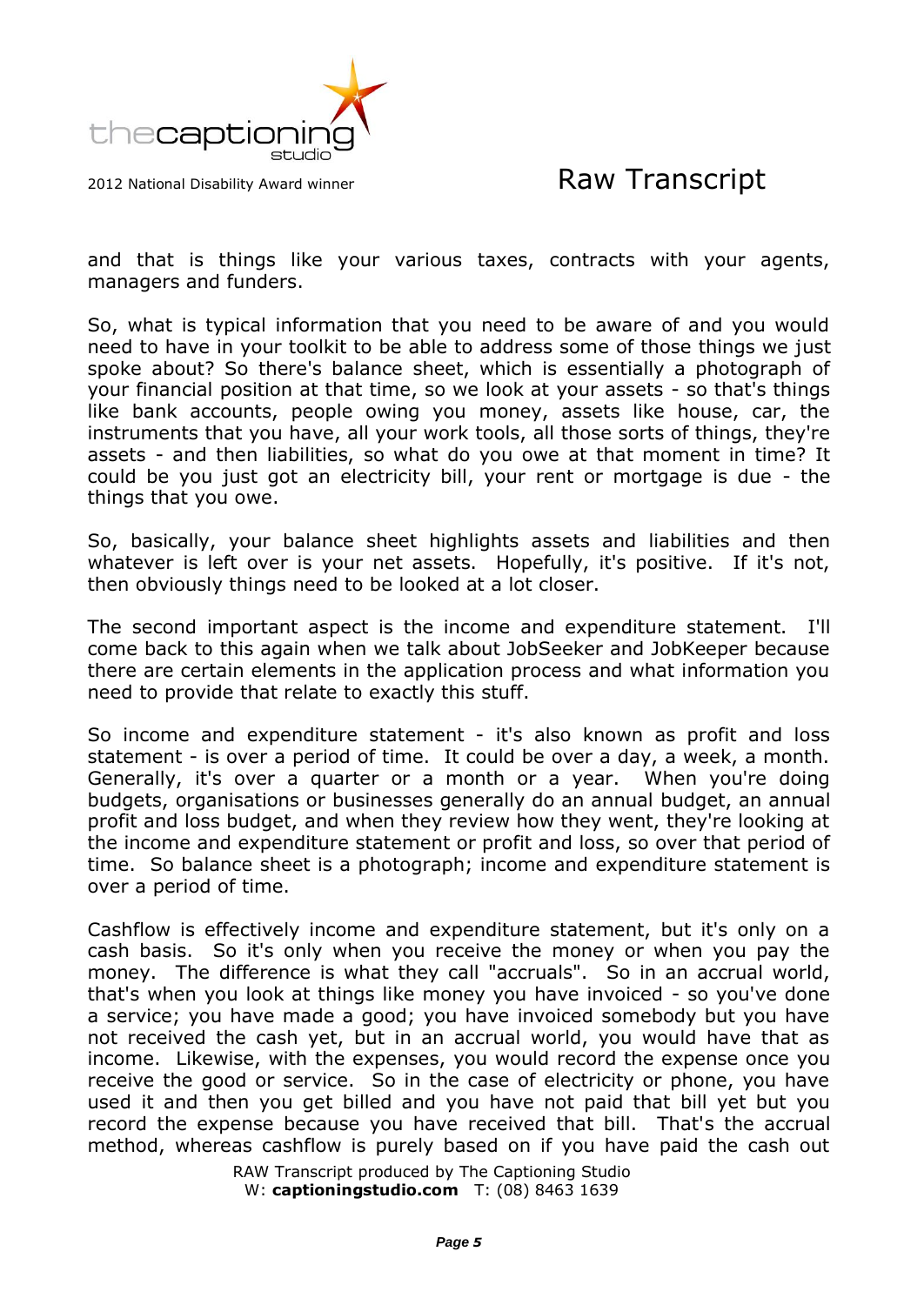

and received the cash in.

With a budget, really that is just an estimate for future. It's just your best guess at that moment in time with whatever information you have available at what is going to happen. It is your prediction. Again, thinking about JobKeeper in particular, you have to nominate your projection, which is effectively your budget, for the next month's income. Not an easy thing to do, particularly in this environment, but generally people will base it on past experience. You might run a few different scenarios of, OK, if we only get 10 people through the door at an event, that is what I will budget to. I will make it a conservative budget. Or, you know what, that's break even, that's what I'll budget, on what's a realistic thing, not a pessimistic, careful approach.

Then the last thing is really your tax returns. That could be your business activity statements or your income tax returns, and that is reporting on obligations based on the past but sometimes does include those future estimates.

So I might pause there, Adelaide, and see if there are any questions about what we have talked about so far.

ADELAIDE RIEF: Thank you, Peter. We don't seem to have any questions yet at the moment. Just a few thank yous to you for running this session.

PETER BAYLISS: Thank you, lovely to hear. Alright, so quickly moving on then: record keeping. So this is really important and one thing - whenever I do these webinars, particularly for artists and self-starters, so entrepreneurs, freelancers - we all put so much of our own ego, and I mean that in a positive way - like, the confidence to create an art work and hang it on a wall and have people critique it, or record music and put it out there and have people critique it - it is your heart and soul you are putting out there to the world. So to then come back and admit "I'm shabby at something as mundane as record keeping" and whether you understand it or don't or whether you're shying away from it, to admit that to yourself is a really hard thing to do. We all think we're good. We put that painting on the wall. We have been on stage. We have danced in front of somebody or sang in front of somebody, but admitting that you're not good at record keeping or you need to improve it is really important. The worst thing you can do is not keep good records and assume that the records and all the obligations that go around what those records will then help you with as far as meeting obligations - if you throw them in a corner, what starts off as a little problem can manifest into quite serious problems. So my advice is: don't shy away from it. This is kind of the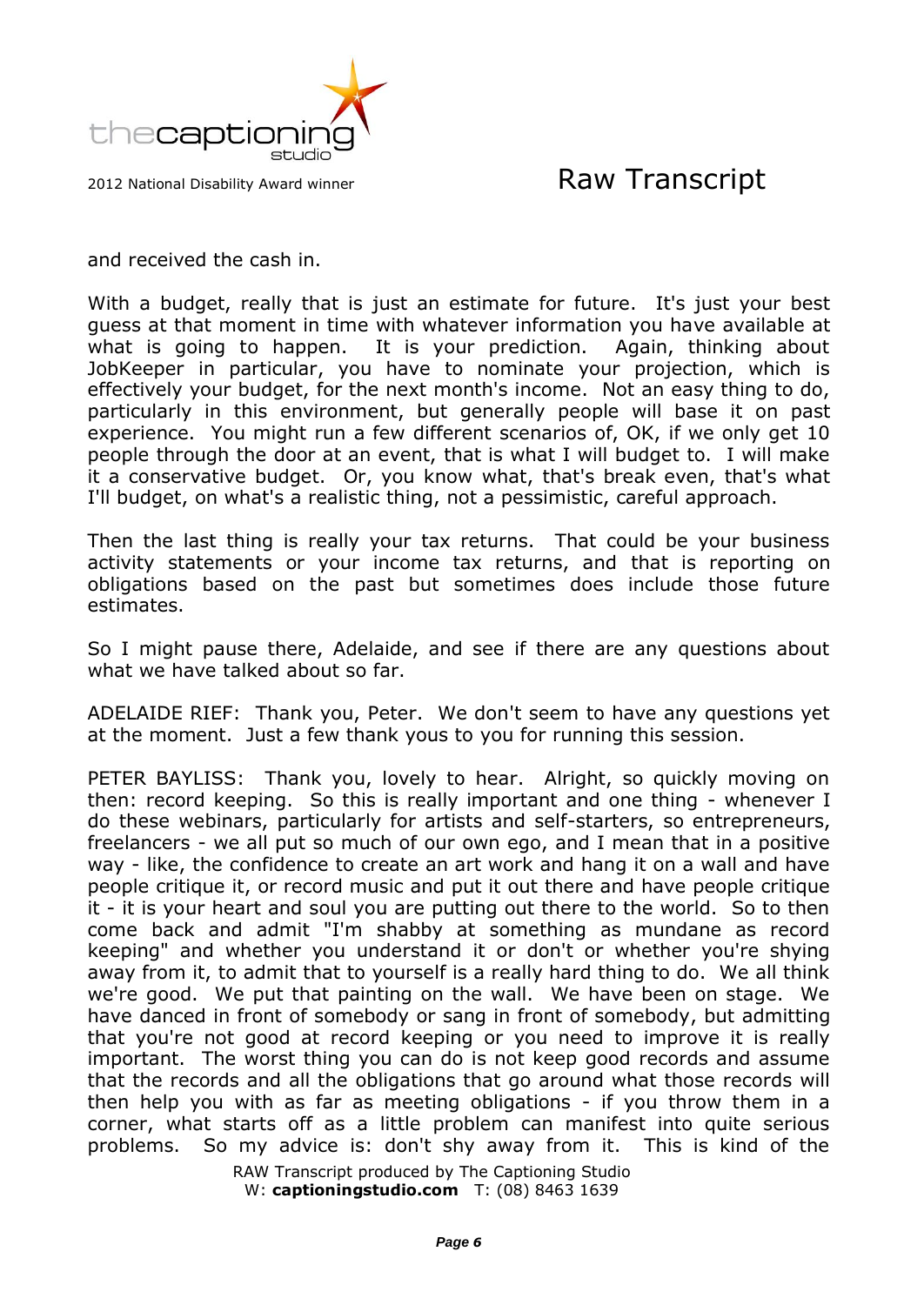

alcoholics anonymous part of the session, where admit you're not got at record keeping. Once you make that admission, find somebody around you that you're comfortable with that is good and willing to help, and that could be your partner; it could be your parents; your next door neighbour; it could be a professional - a bookkeeper or an accountant or tax agent. The important thing is: recognise that you're not good and you'll either upskill or you will find help. So that's the sermon from my pulpit around record keeping.

The second thing I want to emphasise is: keep receipts for everything, absolutely everything, because what you don't want to do is get to tax time or reporting time and find that you don't have that receipt because you thought, oh, yeah, I won't need it or I won't get a deduction for it, and then actually the legislation has changed or "I didn't know that little thing and I actually can claim it", but if you don't have the receipt, you don't have an ability to claim it. So keep receipts for everything. They're my two key messages around record keeping.

Why do we keep good records or why do we need them? They help determine business versus hobby, particularly relevant in income tax world and particularly for people like artists. That's important when it comes to - if you're a hobbyist, so let's say you do two performances a year with the local orchestra and you might get \$200 a performance, that's probably going to be a hobby, and if that's all you care about, that's fine. You just address it that way. If, however, you want to build a business or you want to be able to claim deduction for the instruments you purchased, the repairs and maintenance on those, for the outfits that you create, the wonderful wardrobe you create for your theatre, the canvasses for your paintings, then you've got to look at the business side of it. A lot of people think of business, that you have to have a specific level of income or a specific number of invoices or turnover. The ATO look at things in a more wholistic manner around whether you're a hobby versus business. They look at things like: do you have an ABN? Do you have a website or social media presence? Do you actively go and engage on those to try to highlight your work? Do you have a dedicated bank account? Do you operate with a profit motive or in a business-like manner? Then, of course, they look at the dollar side of it as well. The reason they do this is two-fold: they want you to be able to not just say, "Oh, I'm a hobbyist or siphon away a lot of money" or claim these things and you're not really a business, and it's things from years ago where you had a lot of merchant bankers and business people in Sydney buying hobby farms so they could get deductions off their main income. That's where it stems from but it's obviously broad.

RAW Transcript produced by The Captioning Studio W: **captioningstudio.com** T: (08) 8463 1639 In the arts area, I encourage people to think of it like "sure, you might not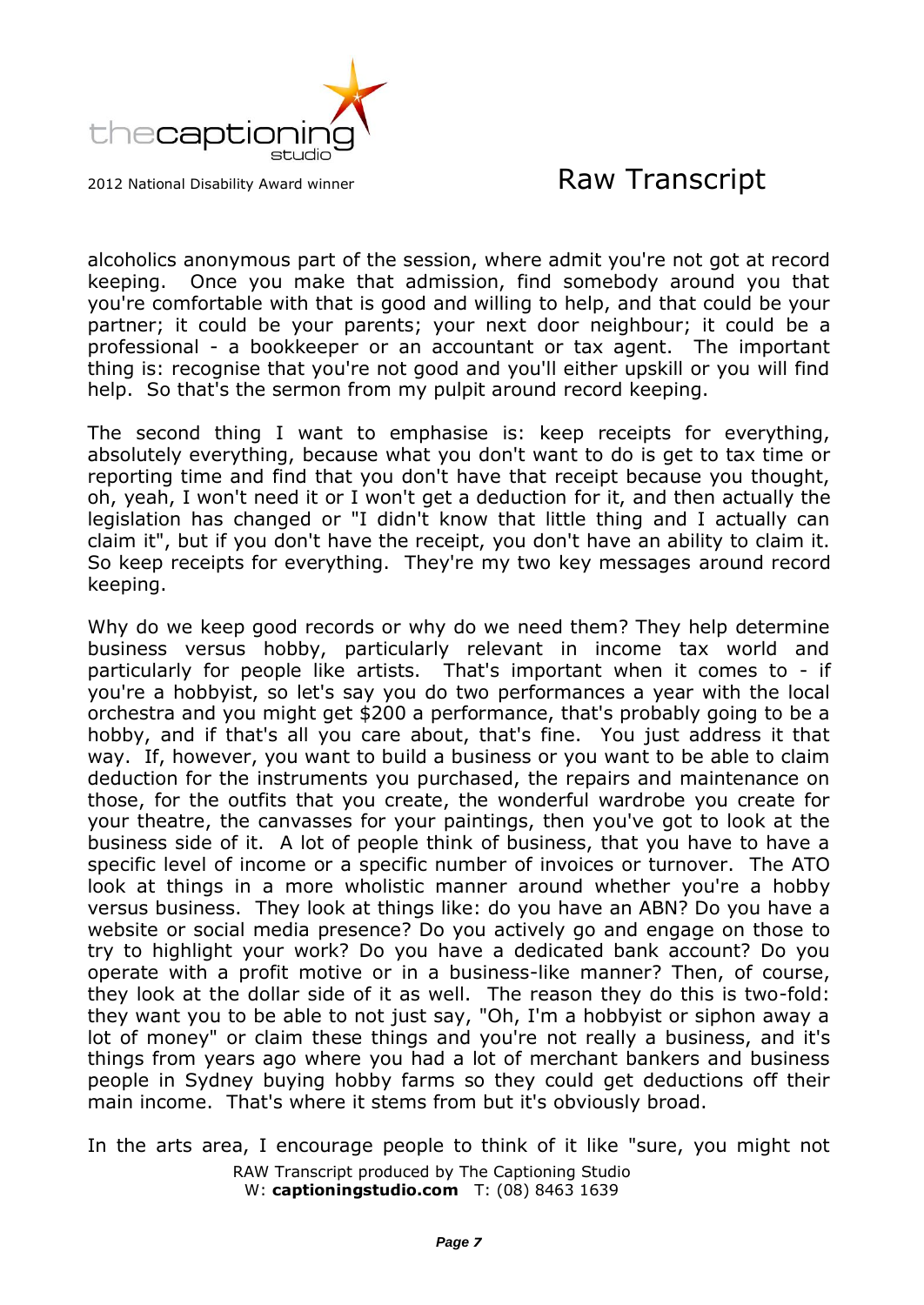

make a profit in your creative practice but wouldn't you rather help it pay a lot of its own way but getting those deductions?".. so when you buy that guitar and all the canvasses and all the oils, that you can then get a valid deduction. So it's just about thinking, what do you really want? If all you want to do is play a couple of performances in the year down at the local park, then that's absolutely and that would be a hobbyist, but if you want a little bit more, if it's part of your heart and soul that you want to express, then why not help it pay its own way? So it's more of a lifestyle business in that sense.

Record keeping - back to record keeping. Obviously, it helps you fulfil any contractual obligations, whether that's with agents, with funders, with the Tax Office, other compliance. It helps you obtain funding so you can actually prepare some of those things that we already talked about, those financial reports which will help you display that you're professional and organised and so people are willing to back you financially. It also helps you track performance. For example, as a scenario, if you were a music performer or a theatre performer and you were spending \$5,000 per show on advertising on a regional tour and you had already sold out three venues that are going to be happening in a few weeks time, by being able to track the performance, you are then going to be able to reallocate the funds you were going to bolster the advertising for those events into other areas, so ones that are struggling, or you might want to expand the production equipment or you might just want to put that away for a rainy day. So it kind of helps you manage your business a little bit better.

Types of records: they're quite broad but they could include your business name, your Australian business number - ABN - contracts, bank accounts, invoices, receipts. Just a little word around receipts and bank accounts, so with the Tax Office or most places that want you to validate something, like an expense, they want the bank statement because that shows that you have made the payment, but they also want the receipt, and you might think, "Oh, but the bank statement is enough". It's enough to show that you have made a payment. The receipt shows the nature of the payment, so if you think of going to Woolworths and, as you're getting your groceries you go, "Oh, I need all of this stationery or I need some big cards because I want to do a couple of sketches that I'll sell at the markets tomorrow", then you buy those items, the bank statement will not show that. It's just going to show Woolworths \$150 or whatever. The receipt will show Woolworths \$150, of which \$30 is relevant to your business, and that \$30 is what you're going to be able to claim. So that's really important. That's why I said before: keep receipts for everything because that validates the nature of the payment.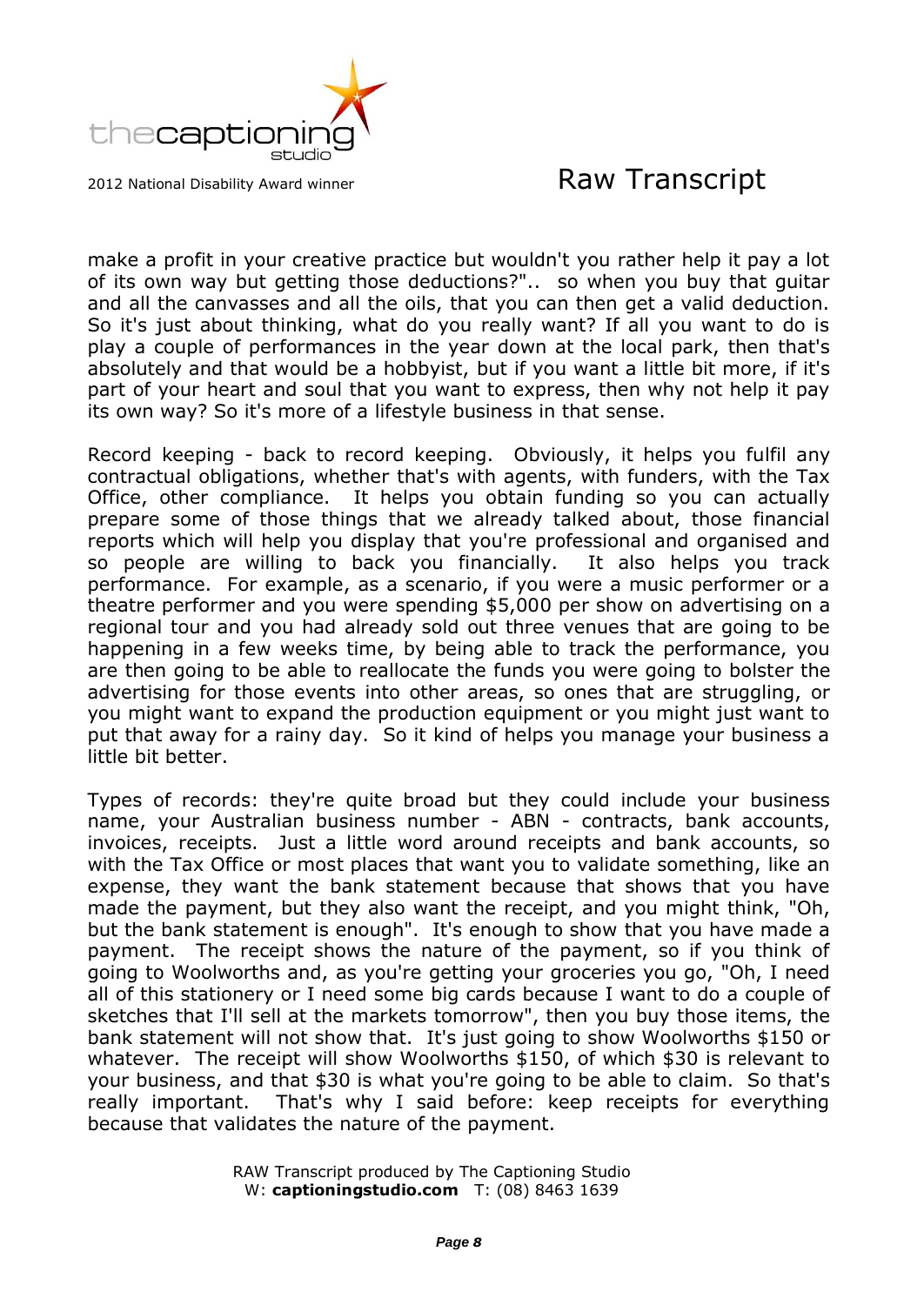

So are there any questions on any of that, Adelaide?

ADELAIDE RIEF: We don't have any questions yet. No.

PETER BAYLISS: Cool. So I'm either boring people silly or doing an OK job.

ADELAIDE RIEF: I think you're doing a great job.

PETER BAYLISS: Or they're asleep! So really quick: structures. Really, the core ones are sole trader, partnership and company. Most people in the arts world start off as a sole trader, and my advice is keep it simple. Stay a sole trader as long as possible or needed. There are times when you would structure into a partnership or a company. So a partnership is basically - it's not a separate legal entity. Neither is a sole trader. The business is you as a sole trader. A partnership - the business is you and whoever your partners are. So partnership is not a separate legal entity, so they're good where you're collaborating on an album or a single production and you are bringing people in, and you're sharing the risk; you're sharing resources; things like that. Be aware, though, because it is not a separate legal entity that, if one partner signs up for all these grandiose expenses and then does a runner to Vanuatu or something and goes into hiding, the other partners will still be liable for those expenses. So you are jointly and severally liable, which is the technical term.

Partnerships - you have to lodge a tax return but they don't pay tax in their own right because they're not a separate entity. Basically, whatever is left over after the income, less all the partnership expenses, gets divided among the partners. So if it's a duo - let's say a musical duo that's a partnership, they make \$5,000, they pay \$4,000 in expenses, so there's \$1,000 left over. If they do a 50/50 split, you have to declare \$500 in your tax return and I declare \$500 in mine. That's kind of how partnerships work.

Companies are a separate legal entity. You can be a single person company, so you would be the Director and the shareholder. That would be a private company. You could have more than one shareholder and only one Director or you could have multiple Directors and shareholders. Scenarios you might create those in is if you think about where you want to be in 10, 20 years and you want to build up a business and then eventually sell it, then a company is probably a better vehicle for that because it's not all about you as a person. A sole trader, when you go to sell a business, you're really selling you as well, but a company is actually selling a separate legal entity and a true business in that sense.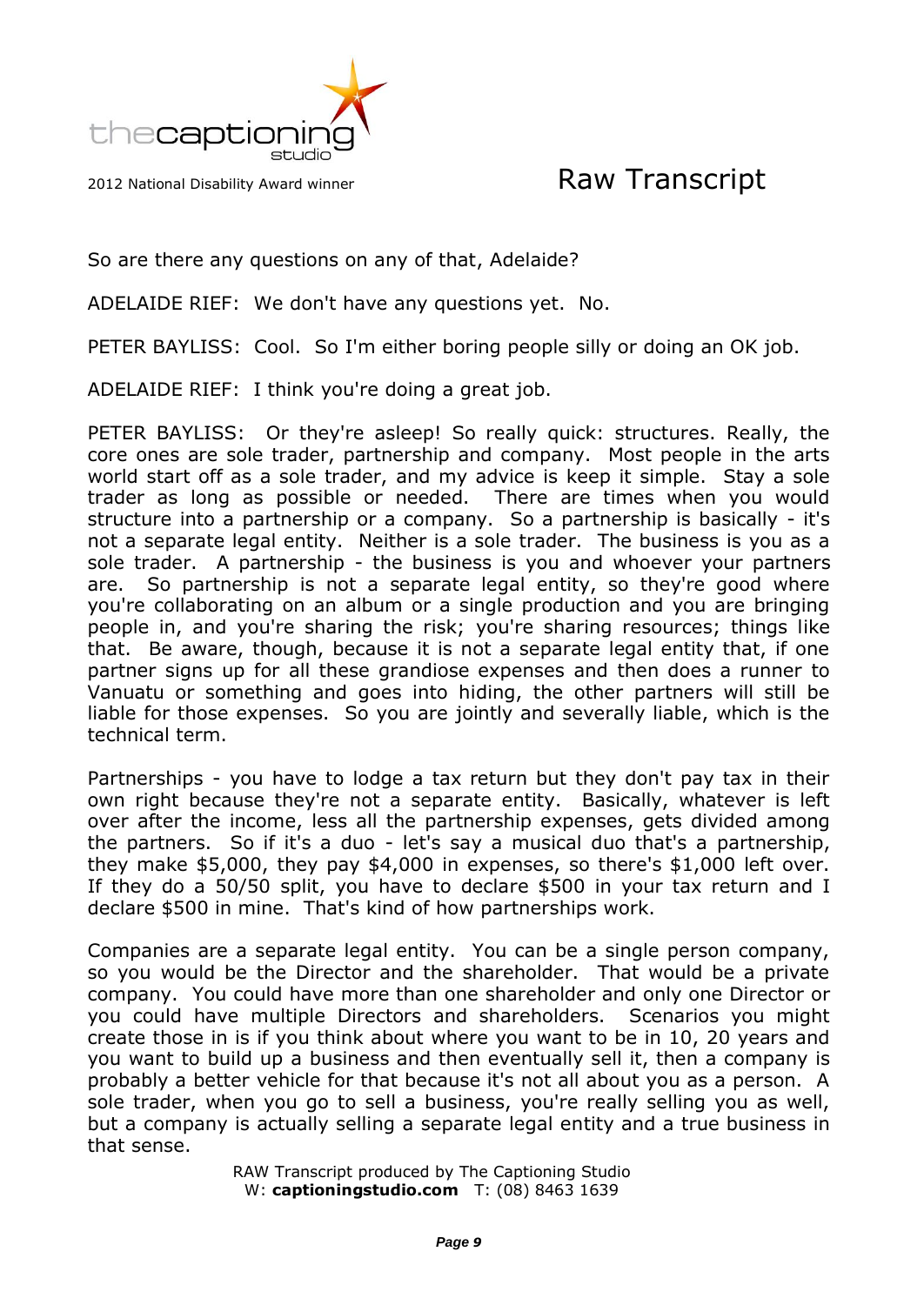

One of the key benefits of having a company is limited liability, so as long as you fulfil your role as a Director, then the liability is limited to the company. So that is why you see in the news a lot of companies going bust but the Directors still have money. That's because they have upheld their Directorship duties and the company goes into bankruptcy and liquidation.

The last one is a trust. Really they're a separate legal entity again and they're kind of related more around families, for example. That's a common use, and about maintaining wealth for your children. So it's a financial planning tool and a tax tool really. I should say with each of those, obviously the simplest to set up is a sole trader and/or a partnership. The costs of each of those as far as tax and compliance are a lot lower. A company costs more to set up, plus there's about a \$250 fee each year to ASIC for the company registration, plus obviously the tax returns and things like that are more expensive. So they are things you need to think about in making those decisions.

So far as - why this is relevant not only for tax but for things like JobKeeper is understanding where you sit within that scheme. So JobKeeper is about a business and keeping people employed, hence job keeper.

There are special circumstances around being a sole trader as opposed to a company, just with the application process and what information you need to provide. You can apply, as a sole trader, and not have to declare - and we will get on to this in a few minutes - but you don't have to declare other employees if you don't have any as a sole trader because really it's you. We will come back to that one.

So moving on, I might not stop there, Adelaide, just because I think that's a bit of ground work. So really there's three kind of tax types that would be relevant to any of us. There's goods and services tax, and again that may not be relevant for most of us. So the first thing is as a business owner, you would have an ABN or an Australian business number. Just a word on that, I get a lot of clients asking about having multiple ABNs as a sole trader and multiple business names. An ABN is one number. It's like your tax file number. When it's attached to you, it's one number attached to you. You could have multiple business names - so I could have Peter Bayliss pie making, Peter Bayliss crusty cakes, Peter Bayliss Haulage, all these things attached to my one ABN. When it's a company, it's a bit different but I just want to emphasise that Australian business number, it's one thing and it stays with you, whereas business names come and go. You can get multiple ones.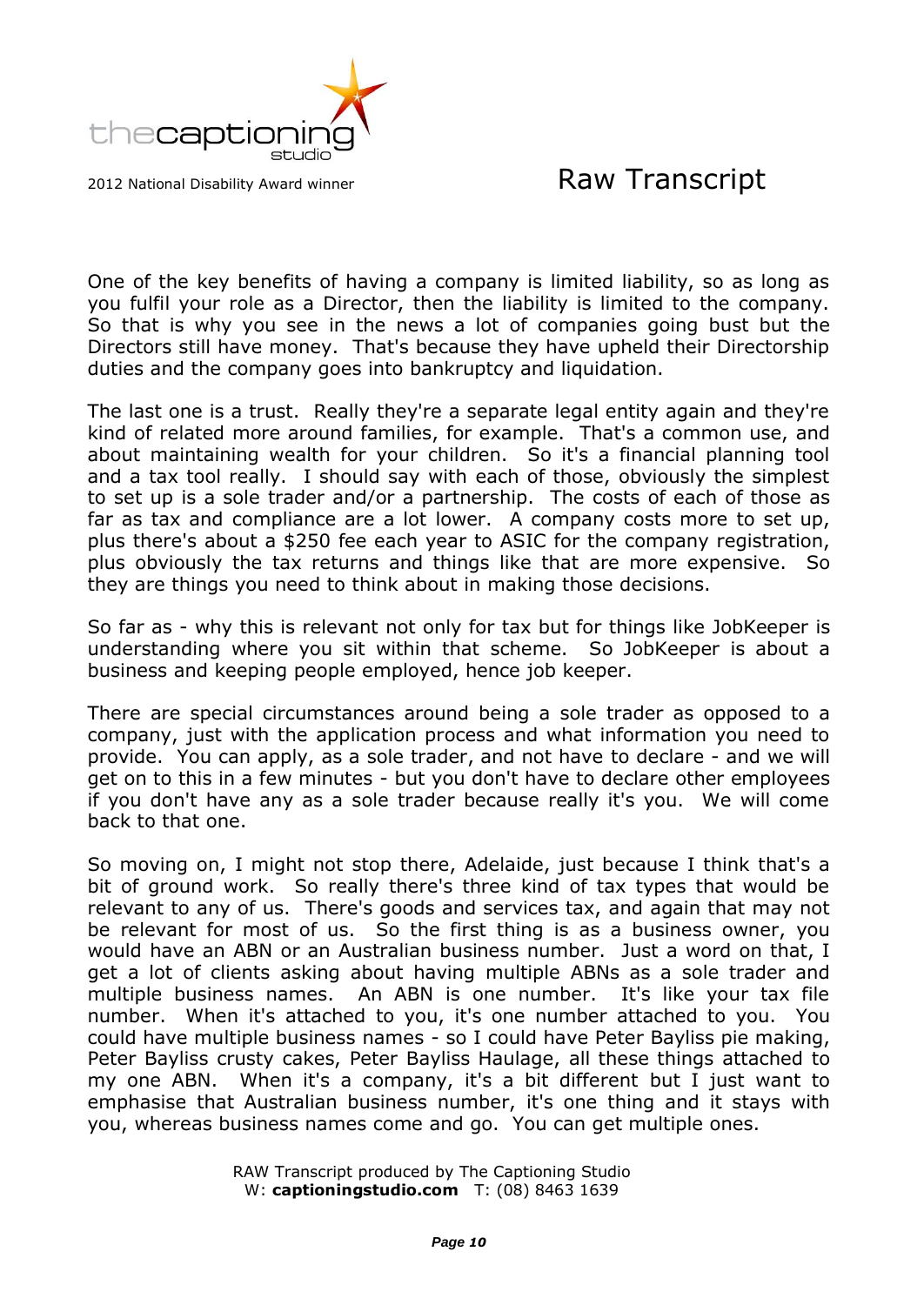

Goods and services tax is a separate tax regime and it's on the provision of goods and services. Do you have to register for GST as a business owner? No, you don't, unless you earn \$75,000 or more, or \$150,000 or more for nonprofit organisations, so that's in a financial year. So if you're less, you still have the option. You can sign up for goods and services tax but you don't have to. What does that then mean? It means that if you were registered, you would have to lodge a business activity statement. You can choose the basis, and we talked about cash or accrual method. You can choose the basis. Most people as sole traders go with the cash because it's easier to track until you get to a certain level of operations, but basically you're declaring how much income you have earnt, how much you have paid out in expenses and what's the GST related to each of those, so if you're registered, all of your income will have GST attached, except for exempt income, so things like foreign sourced income is exempt, so you still declare the foreign sourced income but there's no GST component attached to it.

Expenses are a different kettle of fish because expenses are reliant on the GST status of the supplier, so I might be GST registered; Adelaide might not be GST registered. You get invoices from us both. You will get GST back from 10% of what I charge but Adelaide, there is no 10% on what she is charging because she is not registered. I just want to urge caution around that side of it, that it's not an automatic 10% on everything you pay. Things like rent generally don't have GST unless it's commercial. Things like bank fees don't. They're a specific category and they're called input taxed, so they're taxed at source, rather than you copping the tax.

The way it works is when you do a business activity statement, you will lodge it. You will say "I've had income of X", which includes GST of 10%. Let's say it's \$100. "I've had expenses of Y". Let's say it's GST of \$200. So there's a difference of \$100 more that you have paid. You will get a GST refund of \$100. If it was \$100 you have earned, \$100 of GST on what you have earned, and only \$50 of GST expense, then you would have to pay the ATO that \$50. So it kind of washes through the ATO, all the GST.

Basically, my opinion certainly in the arts world - because generally you are dealing with people that are not GST registered - there's not a lot of benefit to register until you have to. In other industries where most expenses attract GST and particularly when you are starting out, it can help with cashflow, then possibly register before you reach the 75 threshold.

When should you register if you're getting close to that 75,000 is also a question. The basic guidance is when you think you're going to hit that 75,000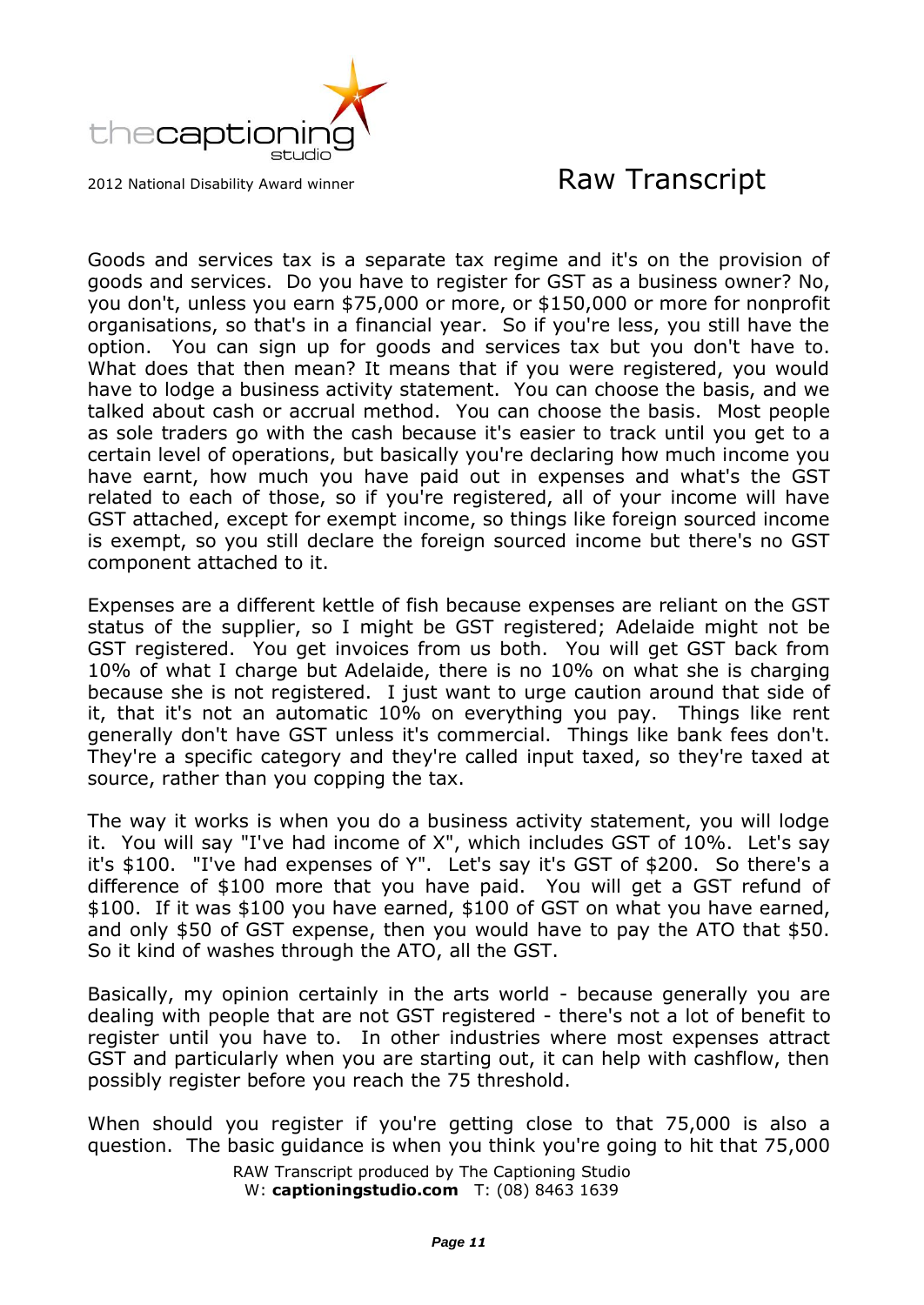

threshold or you do hit it, that's when you register. It's only applicable from that date or time when you register. So if this week I happen to get a really awesome contract from somebody, then that's when I would register and I am only paying GST from that point onwards and only receiving GST from that point onwards. So that's the GST side of things. I might pause there just because that is something a lot of people tend to ask or worry about. So any questions, Adelaide?

ADELAIDE RIEF: We do have some questions now. We have a question about business structures. So Louise is asking if they were setting up a new music festival in the community, would it be good to be a company limited probably by guarantee I imagine, and how does that impact your potential for receiving funding by grants, sponsorship, donations or private investment?

PETER BAYLISS: Great question. So if it's a festival, I guess it really depends on your intent behind it. If you want to make it a big private festival like, let's say, something like Groove in the Move or Falls festival or something like that where it might have a community spirit about it but really it's a privately owned festival, then you would set up a company. Whether it's limited by guarantee or not, that is dependent on how you would like to structure it, you and your co-investors. If, however, you want to attract government funding and things like that and you want it to be a truly community festival, you would be probably better off looking at an incorporated association in whatever area and making it a nonprofit, so then you can attract things like donations, government funding and things like that. What that would mean is then you can still do a company limited by guarantee to do that but really that's still a members' organisation and you would just have to reframe the constitutions around that. So they're probably the two things to consider. The main thing is what type do you want it to be? Is it a business you want to grow and sell and take money from, so a commercial type festival, or is it more community and you are happy to bring in other people to sit around the table on a board or a committee, make all the decisions together, in which case then you would look at whether it's a limited by guarantee versus an incorporated association.

So does that kind of answer the question, Louise?

ADELAIDE RIEF: I think it does, yes. And we have another question, which is about GST turnover, which I feel like you might perhaps answer in your section about JobKeeper. So I might hold it over until you get to that section.

PETER BAYLISS: Sure. Alright. Cool. Thank you. Alright. So moving on, pay as you go. So this is one particularly when artists have set up their business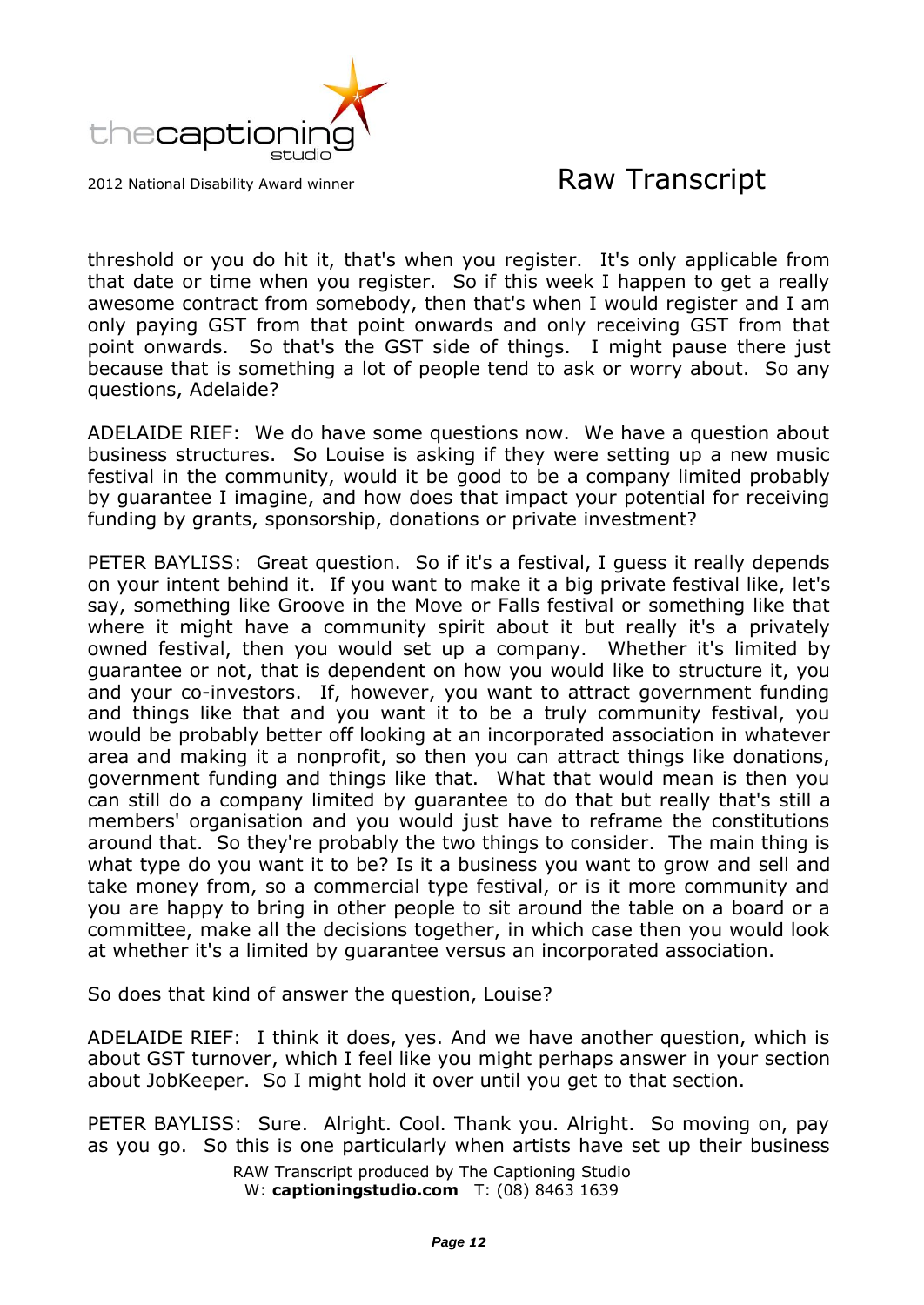

and they're just starting to make OK money, that can trip you up. Pay as you go and pay as you go withholding, in their wonderful wisdom, the ATO sometimes do this with the naming conventions - so pay as you go, in broad terms, is the tax that you will pay to the ATO as your own employer or as the business owner employer. So if you think - when you're an employee, you might get paid \$2,000 a fortnight or a month or whatever but only receive \$1800 in the hand and \$200 is tax and that goes direct to the Tax Office, that is basically the pay as you go, but it's pay as you go when it's you doing that. So that's kind of the concept. So you are your business. You are your employer.

So pay as you go, generally you're the one with the responsibility to remit that, and the pay as you go regime, when you first kind of reach the income thresholds or the tax thresholds where you have to pay them a certain amount of tax based on your business income - basically that you'll have to pay tax on your business income because you're making a semblance of a profit - then they will automatically enter you into the pay as you go regime, so there will be an obligation each quarter to pay an instalment. That instalment is based on the prior year income tax return. So let's say, for example, I made enough money that I then incurred \$10,000 that I owed the Tax Office in my income tax return. They will base it on that \$10,000 and they will say, in broad terms, "OK, Peter, we expect you to pay \$2,500 each quarter". Now, in the arts, we know the world doesn't work like that. If you're a writer, for example, and you might last year have launched a book, you might have released it and you got all the advances or the sales and the income has gone through the roof, so that's why you paid \$10,000 in tax, but this year you're bunkered down and you're writing your next nov, then your income will be low. So you're not going to be able to, A, afford \$2,500 a quarter but your obligation at the end of the year will not be \$10,000. So what you can do about it is each quarter when you go to do the instalment, you can vary it. So you can vary it down basically to zero if you're going to have no income or, let's say that quarter you got that big, fat advance from the European book publisher, then you can vary it up because you're going to have the cash; you have to declare the income in that quarter anyway because of the BAS; you would vary it up and pay it there.

What that then does is if you think again as an employee, your employer is paying the tax every fortnight or every month to the ATO. When it comes time to do your tax, you can get a refund sometimes because you have already paid tax to them and when you work out your tax, it works out lower than what you have already paid, so you have already generated a credit. You have deposited, if you like, money to the ATO, or your employer has. Pay as you go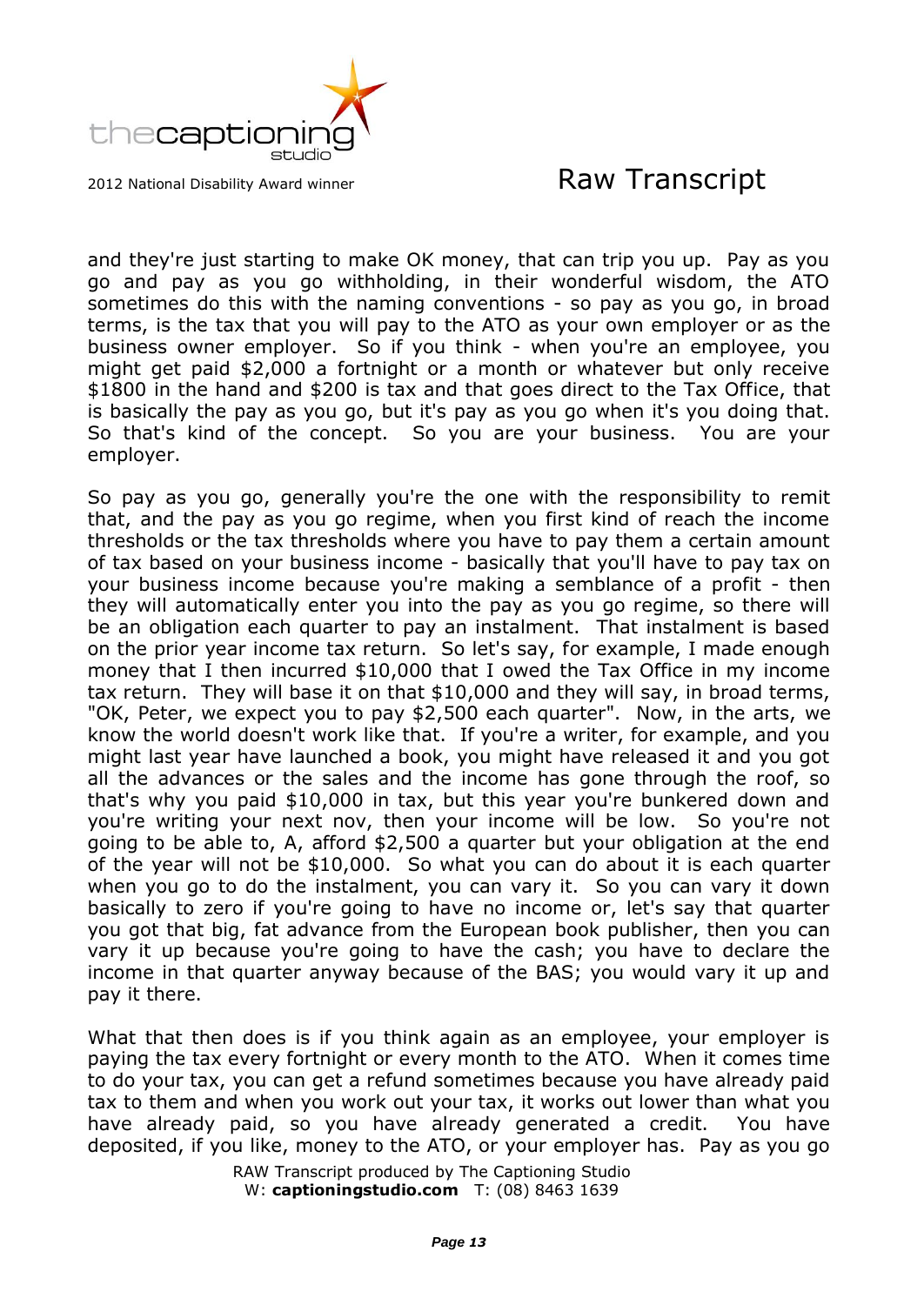

is the same thing. If you end up paying, as in that previous example \$10,000, you have a \$10,000 deposit, for want of a better phrase, with the ATO. When you do your tax, if it works out that you actually only owe them \$8,000, you will get a refund of \$2,000. So that's basically - pay as you go is, if you really dumb it down, no different to you paying as an employee to the ATO through every pay; it's just you don't see it. It goes out the door before you get that amount in your bank account.

So that's the core things around PAYG. I just want to emphasise: stay on top of it. Don't be scared to each quarter vary it. If you're in doubt, get advice and act quickly because this is one area that I have seen a lot of people get tripped up on, particularly in that transition where you're going from basically no income to actually some income and having a tax liability. So I'll just emphasise that. There's a link there. By the way, we'll look at how we can best share this PowerPoint with all of the attendees as well. Adelaide and I will talk about that after this. Certainly, we will make this available to you all so you can have all these key points to reflect on and any links that we share.

So that's PAYG. Are there any queries on that one?

ADELAIDE RIEF: I don't think so. No questions on PAYG.

PETER BAYLISS: Boom. Alright. Let's go. Income tax - so this could be an entire couple of hours on its own, particularly around the deductions because I know we all love trying to maximise our refund or minimise what we have to pay, but I'll try to keep it brief because obviously we have to talk about COVID. Basically, income tax is the tax you pay on income you generate. You have a tax file number which is unique to you. You only ever get one in your life. There's a tax-free threshold, which is just under \$19,000, basically so the first 19,000-odd dollars that you earn is free of tax. You don't get taxed on it. Then in Australia we have a sliding scale, so we have brackets which attract a certain percentage of tax. But one thing that is a furphy is that when you jump up, you're getting taxed at that rate for everything. So let's say the top tax rate, the minute you earn \$1 of the top tax rate at 47%, that everything is taxed at 47% - that is not true because we have income tax averaging. So that 47%, if you're \$1 over, it's actually 0 to 19,000 at zero. So already that 47,000 on an average basis is a lot lower. So really, you've got to think about it in those terms, what is your average rate of tax because that's what you are going to be paying. So I just want you to be aware of how that works. There's the different tiers and then basically the key thing is your average rate of tax, not what you're paying on \$1 up here or \$10,000 here. It's about that collective view.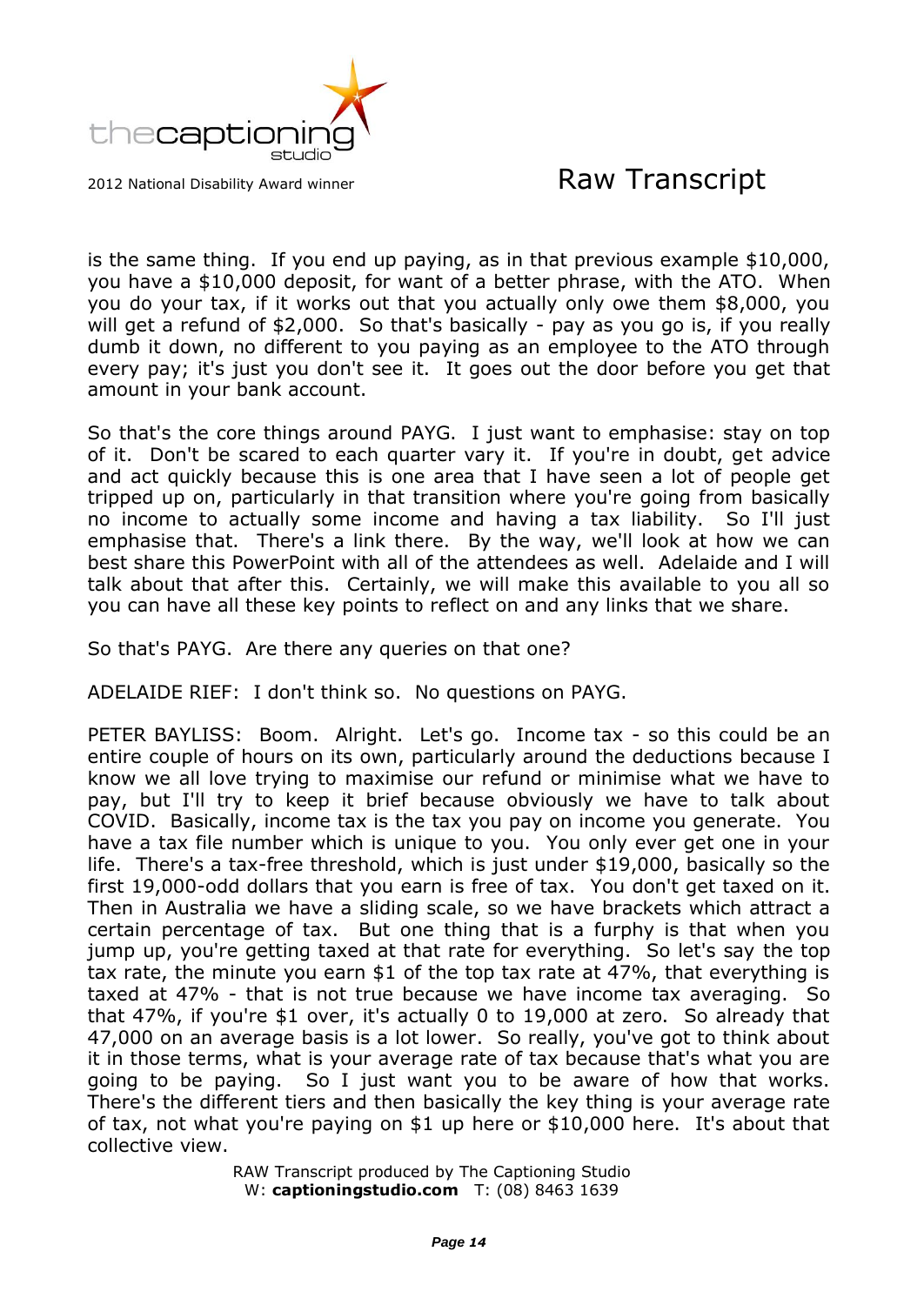

Types of income, so you've got employment income; you've got any performance or sales, depending on your art form; you've got royalties; any endorsements. I also want to touch on crowd funding and grants, those two in particular, around income. So grants - if you're in the business of being an artist and you get grant funding, yes, it's income. Prizes is another one. If you're in the business of an art form and you receive an art prize, for example, and you're an artist, then, yes, it's income.

With crowd funding, it's kind of a bit different. It's a "depends". If you're crowd funding and people that give you money are not getting anything in return other than that warm, fuzzy feeling, then that's effectively a donation so it's not tied to a provision of service or good, so, therefore, it's not income. If, however, you're giving them a hand sketch or a handwritten lyric sheet or a CD or an art work or whatever, then they're receiving something for that money that they have paid you, so that would then be deemed income. So you have to be aware, even if you have a crowd funding campaign that has those different components, that you're going to have to separate the stuff that does not have things attached to the rest of it that does have things you are giving for money.

Things like allowances - so some of you in your employment might have got a phone allowance, a motor vehicle allowance, things like that - they are income. Thing about allowances is - and back to record keeping, keeping receipts for everything - the thing about allowances is they're allowances for actually doing an activity and it should have an offsetting expense. So if you're using your motor vehicle to drive from here to Sydney for a conference or an exhibition and you get paid a travel allowance for that, you should be able to claim a certain amount of expense because you have paid for petrol or done the kilometres or had meals while you have been away, you have paid for accommodation, things like that, so just bear that in mind. Allowances are income, but you should also make sure that you capture any relevant expenses as deductions.

There's reportable fringe benefits. So anybody that's working part time or full-time in the nonprofit sector would potentially get these reportable fringe benefits. They don't impact the direct tax you pay but they affect things like if you have a HELP or HECS debt, any family tax benefits, things like that. Just be aware they're not part of the income tax side of it but they can affect those other elements.

RAW Transcript produced by The Captioning Studio W: **captioningstudio.com** T: (08) 8463 1639 As far as deductions, the golden rule around deductions besides keep receipts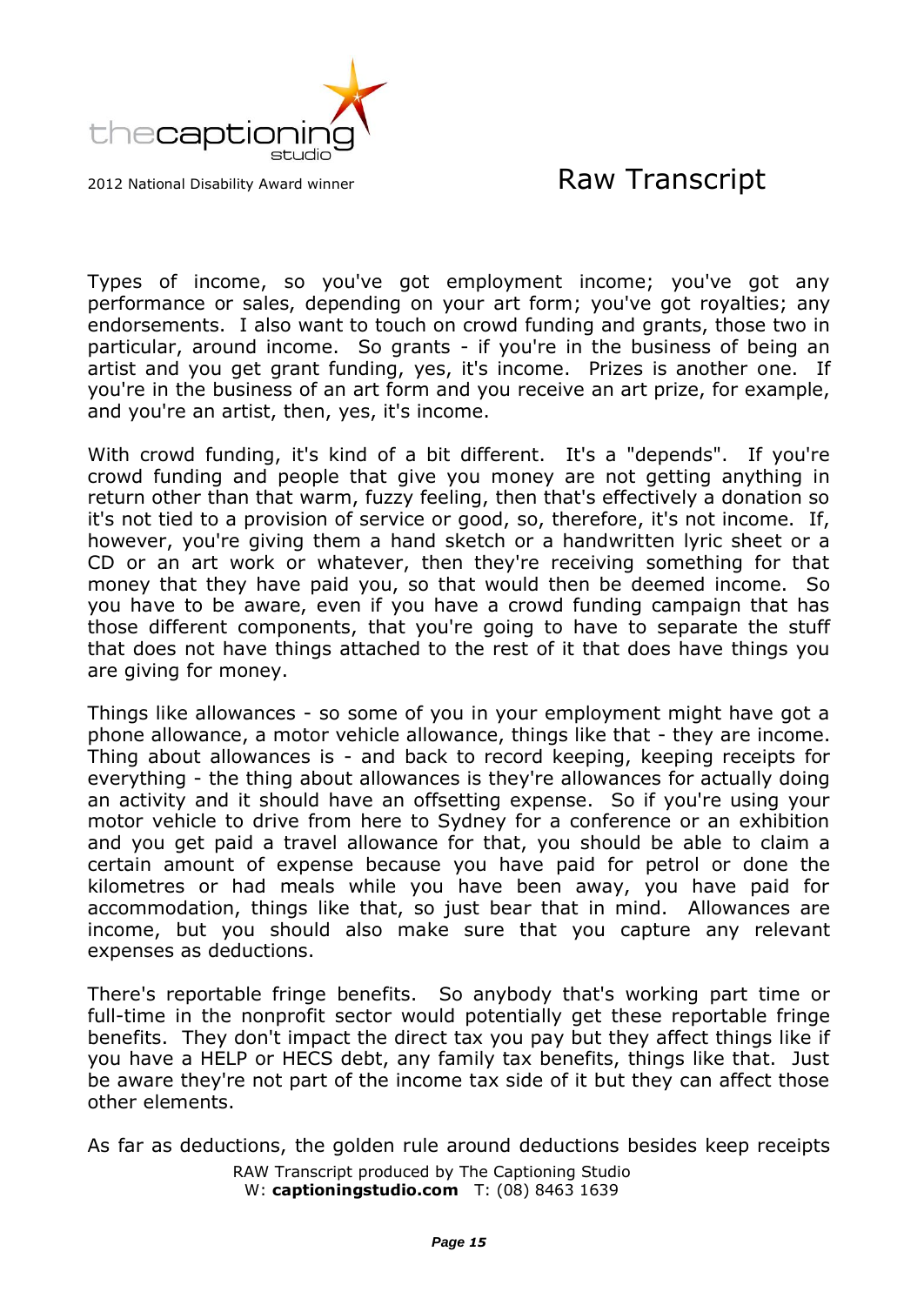

for everything is drawing a link or what they call a nexus between the income-earning activity and the expense. So that's the broad rule of thumb. So if you think of what you do for the art form - you've got your materials; you've got your tools of trade, which could be paint brushes, a guitar, could be the costumes that you pop up on stage - all of those things are claimable. You've got home office, so when you're organising a tour or it might be your design or digital design, then that office is being used for that business. That's claimable and the elements around that. I won't get into the specifics today, just because of time, but there's a few pretty cool options there. So think about that. Same with if you're using a shed for storage for your theatre equipment, for example, or your production equipment, you're a PA operator, or if you have a studio in the backyard or there might be a dedicated room where you're recording, you're doing pod casts, things like that, then there's deductions around all that. Travel - obviously if you go away for any reason and you're paying for taxis, hire cars, airfares, meals if you're away for more than 24 hours, any sort of incidentals, then they're all claimable. Motor vehicles are the same. Now, motor vehicles - if it's your business - and it's a bit different for employment so I'll just focus purely on business today for this one - if it's your business, and your business is where you live, if that's your registered business address and like you don't have an office that you worked from, then the minute you drive out of your driveway for any business activity, whether it's to drop off some mail, pick up some mail, get some stationery, meet somebody who is a mentor, go to a workshop, a rehearsal, an exhibition, any of those activity in your car are claimable. How you claim again I won't go into too much detail here but basically there's the cents per kilometre method up to 5,000 kilometre and all you need are diary entries, whereas logbook, you keep a logbook, get a business percentage and apply that across all the motor vehicle costs.

Depreciation is where you buy major assets. It could be a computer. It could be furniture. It could be musical instruments. It could be a motor vehicle, a trailer to haul stuff around. It could be any of those sorts of things. It used to be that you had to spread the expense or the depreciation across a number of years but at the moment - I have to update this because they have changed the limit with the COVID response. It used to be you had to spread it over time and then they raised the limit to \$20,000 per item, so you could buy a car for \$19,000, immediately write it off and get the deduction, but now it's substantially more per item. For us poor artists, we are not going to keep \$150,000, or \$200,000, which the limit is basically up to now, but rest assured you can then do an immediate write-off around that.

RAW Transcript produced by The Captioning Studio There is also offsets, rebates and incentives, so in the arts, you have to access

W: **captioningstudio.com** T: (08) 8463 1639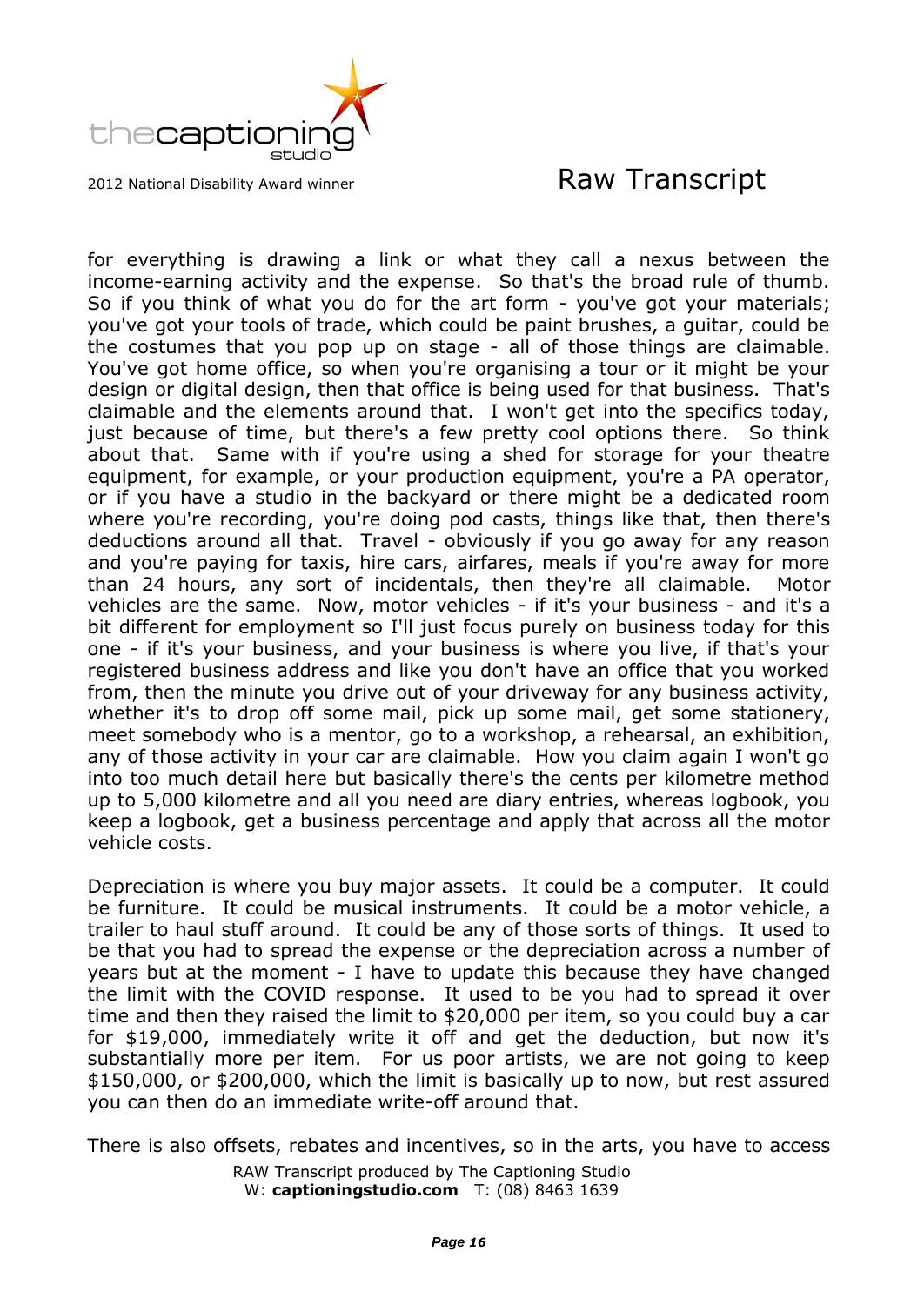

to special professional income averaging, so basically where we talk about the peaks and troughs, whether you have a book release one year and then not the next, or an album release or a production tour that goes through one year but then you develop another one the next year, have exhibition, things like that where there are all those bumps, the peaks and troughs, income averaging helps smooth that out. It's not a basic like, "OK, the last five years I averaged \$20,000, so that's what my income from special professional income is". There's more nuance than that but it's kind of that broad-brush stroke approach. Bear that in mind as well.

Then there's professional arts business losses, so if, say, for example, you make a loss in your arts practice, so you've got a business but you've got part-time job as well and you earn less than \$40,000 in that part-time job, you can claim that loss from the arts business as a deduction or use that as an offset to your income employment. If you go above that \$40,000 threshold, you don't lose the loss. You basically then fall into the small business provisions, so you can access the loss depending on the situation of your business, so there's a few tests that you have to go through. One of them is three out of five years you have a profit that doesn't specify how much - it could be \$1 profit - or if you earn \$20,000 or more a year in your business, so your arts practice, then you will be able to access that loss. If you then can't satisfy any of those, you still don't lose the loss. It just gets deferred to the following year or years. It's pretty lucrative. I often talk about an example where I have a client that is a studio engineer. He has a day job that is almost six figures. He also built a studio in his residence and it was earning about \$10,000ish. His day job, like I said, almost six figures. He was getting frustrated when he built the studio that he could not access the losses for the studio build, but that was because he didn't satisfy the small business offsets. The minute it ticked over \$20,000 of turnover, his home studio, bang, all of those losses from all the prior years came into play and he got a very, very nice refund that year and the subsequent year because he didn't use all the losses. So that's kind of how losses work. You don't lose them. It's just a matter of when you can utilise them.

Then there's international tax issues, which I won't deal with here, suffice to say it can be quite complex. So, Adelaide, are there any burning questions around tax?

ADELAIDE RIEF: There are a few questions. Just noting the time, Peter, I wonder if you would like to take these questions afterwards and I can pass them on, and I think one or two of them you might answer in your next sections about the COVID issues.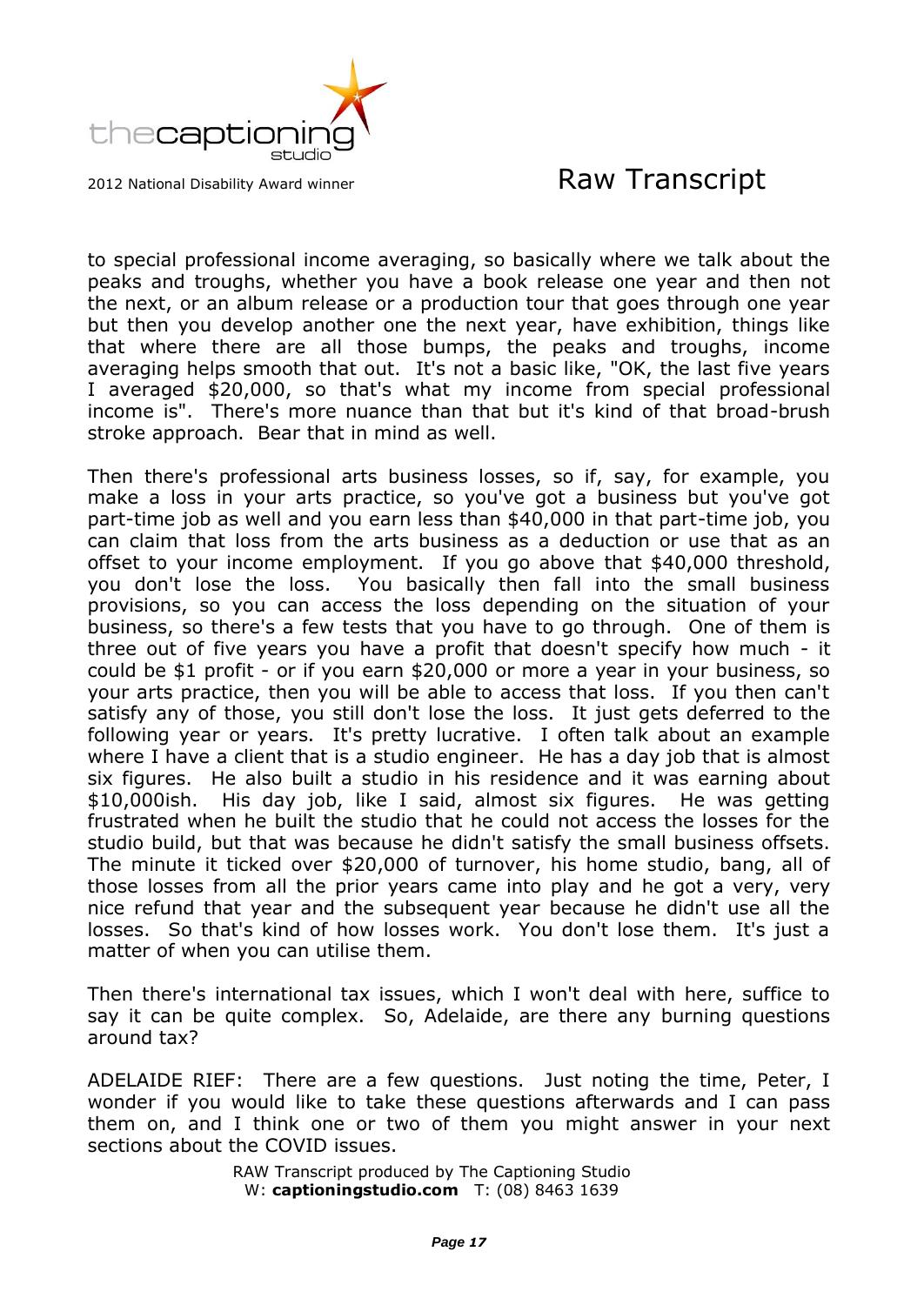

PETER BAYLISS: Alright, let's do that then, thank you. On to the COVID stuff, there's really the two core funding components that you would all have access to. So there's the JobKeeper. Again, as mentioned earlier, this is really targeted at businesses to keep people in employment, so hence JobKeeper. It's basically \$1500 per eligible employee per fortnight. So in this case, \$3,000 per month. It's in arrears, so, for example, the May payment is based on the two fortnights in April. That's how they are judging it. I've got eligibility there. Basically, the bottom line is you have had a fall in your turnover of 30% really. That's what relates to our world.

ADELAIDE RIEF: Can I just jump in there. One of the questions earlier was what the definition of GST turnover is. I think that has been a question a lot of people have been asking when looking at the JobKeeper payment.

PETER BAYLISS: Yes, so if you're not registered for GST, it's almost irrelevant. It's what your turnover is, so it's whatever - if it's \$60,000 per year - obviously with this, you're looking at specific periods for comparison, so whether it's the same month last year or the same quarter last year or the previous six months prior to the application - so there's a few different options there for comparison, but really, it's about how much money you earnt in the business as a sole trader - I'll pick on sole traders because that's the most common for our industry - yes, so GST turnover or GST income is really how much money you are earning, and they have to frame it that way because if you were registered for GST, people would think, "Oh, I'll just take GST out of the picture and only report on the ex GST or the GST exclusive amount", but that's not actually the case. For most of us who are under the threshold, I would just think of it as: what is your turnover?

ADELAIDE RIEF: Thank you, helpful. Thank you, Peter. Great.

PETER BAYLISS: Like I said, the key thing here is about the fall in turnover, which for our level, it's 30%. A key thing about JobKeeper is - and I'll come down to this - I'll just go down to the bottom of this screen, so the restrictions - is you can't receive the payment twice as an employee. So you need to check if you have employment whether they have registered you and registered for you. They should have had a discussion with you because there has to be a form that's completed that sets out that relationship as an employee and an employer but you can only receive it once. So if you have a job and they've applied for it and are getting it, you can't then apply for it as a sole trader. If you're a sole trader and you have two businesses, for example, you can only really apply for it for one of those businesses. You can get it for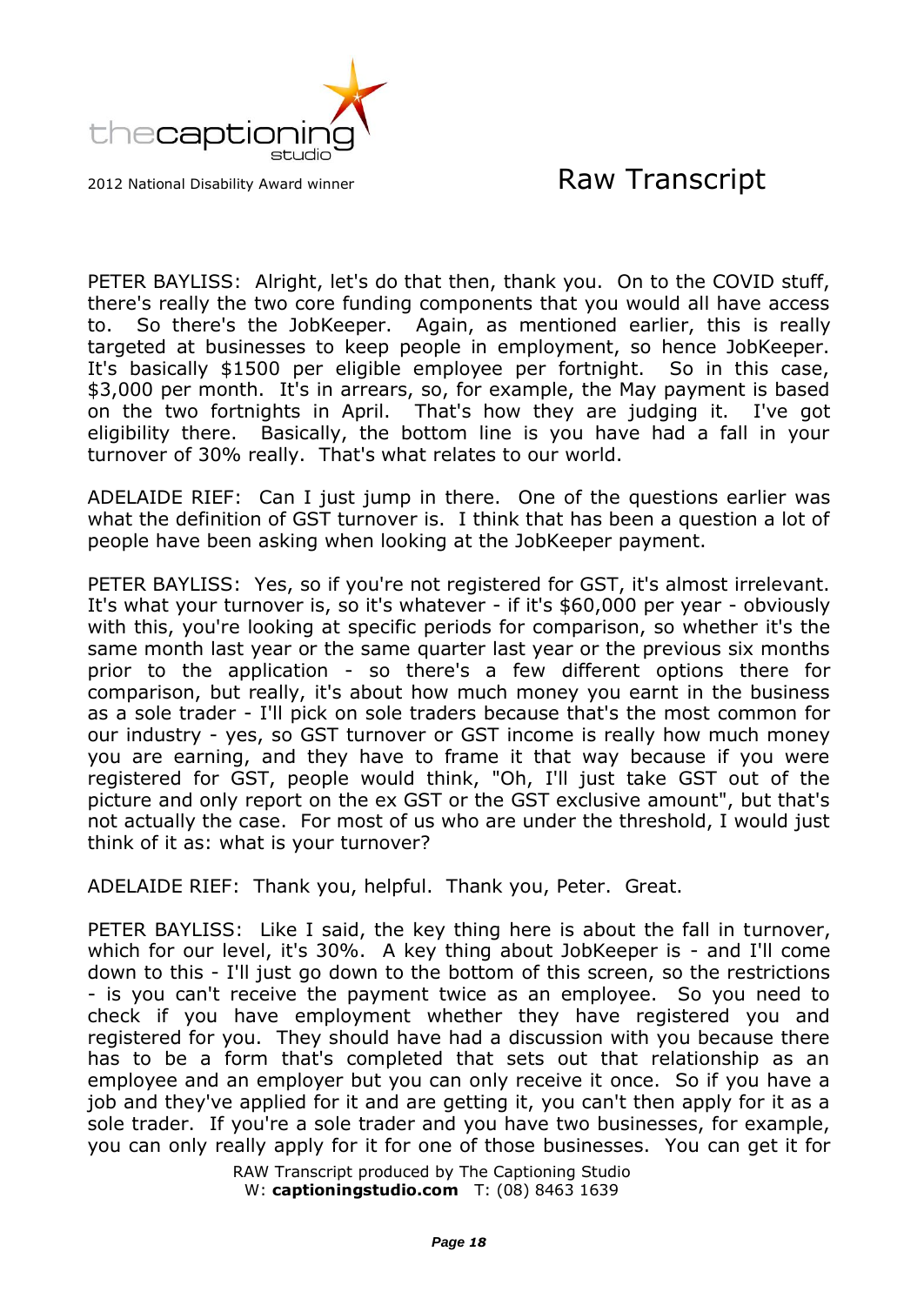

one business. The other key component is the employer has to pay it on to the employee. So people get confused thinking, "Oh, but I only earn \$1,000 a fortnight and this is \$1500". That's actually irrelevant because what the ATO and the Government have identified is that if you earn less, then this is a top-up on top of it, so basically your gross earnings would go to \$1500. The employer is obligated to pay that to you. If you earn more than that, then it's basically a subsidy for what you normally get paid. Again, it comes back to helping the business maintain employees.

So on the first screen, they're the core components. It is really cutting to the chase of the amount and if you are eligible, have you had that fall? The tests around the fall of 30%, generally if you - let's say, for example, you earnt \$10,000 in April last year and you earn \$3,000 or less this year - sorry, \$6,600ish or less, then you would be eligible. If you're not, don't despair because, again, there might be peaks and troughs. You might have got a big whack of funding or you might have not started your business until July, so they've got alternative tests in place and one of those is what was the income you had in the previous six months prior to COVID and prior to the applicable period, being April or March or May, depending on what you're applying for. So there are alternate tests, so don't panic about your circumstances. My advice would be talk to the ATO or talk to a professional to help you through it. Don't just think "oh, I'm going to apply" or leave it and panic.

ADELAIDE RIEF: Just jumping in there, we've got a question about eligibility, so the question from Lilian is what happens if my sole trader business recovers from the 30% fall in turnover in a later month. Does that mean she has to opt out of the payment?

PETER BAYLISS: The way it works - I have mentioned there, as far as the steps to apply - so basically I'll just touch on that first because I think this will lead into that. Basically you enrol, so basically you give intention that you're going to go for JobKeeper. Then you identify and maintain your eligible employees or business participants. So for a sole trader with no employees, that's you. If you have more employees, you would basically have to nominate them. You have to get them to fill out a form. You don't submit that form. You just need to have it on record, but then when you talk to the ATO and do your submission, you would identify them. You have to give some details about the specific employees. Part of that process is then identifying your turnover, which generally is - let's say you're applying for April fortnights, so the payment in May - because it's paid in arrears - you would declare your actual income for April and your projection for May, so your projected income, your prediction for May.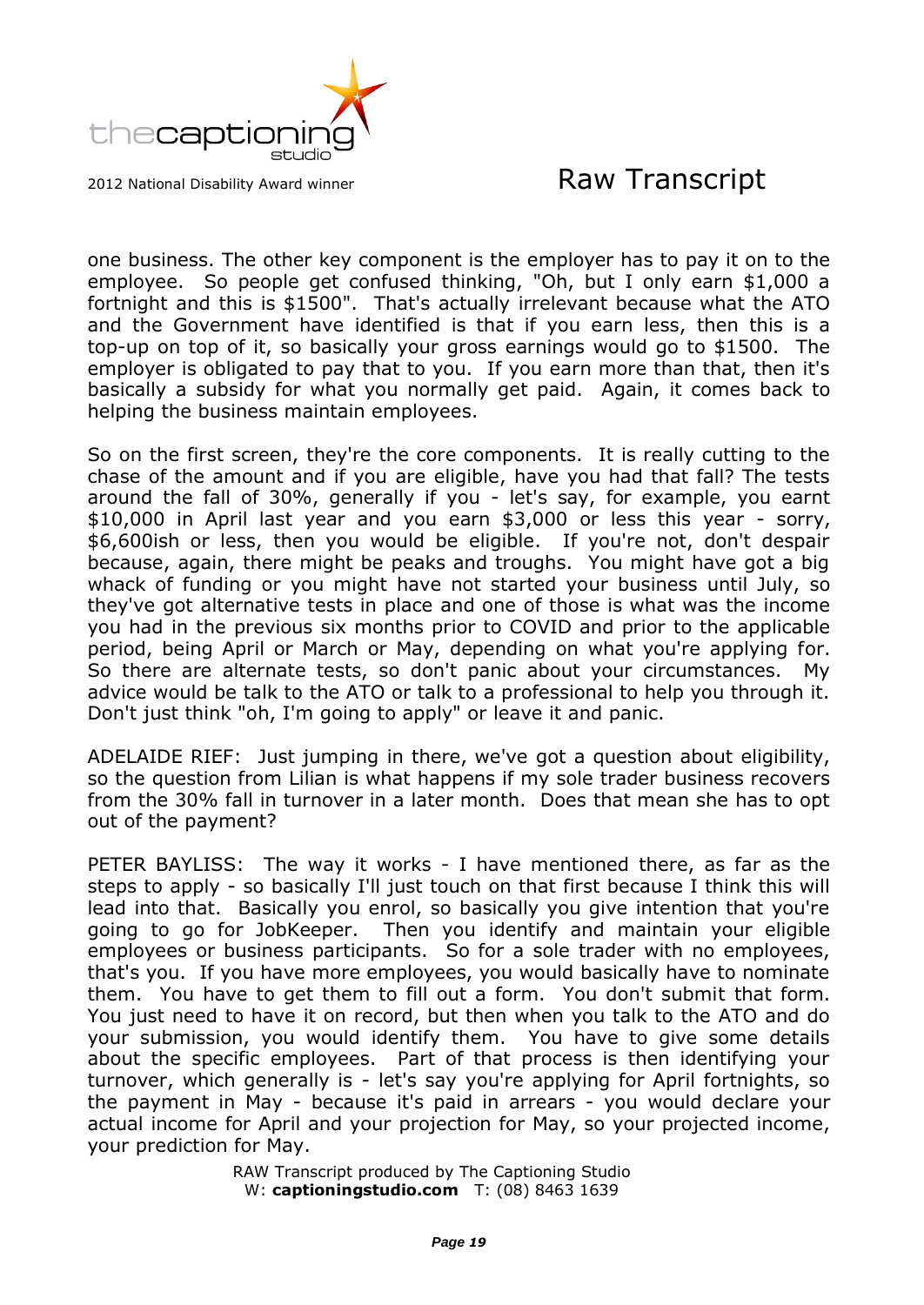

Then, when it comes to your next month, you have to make a business monthly declaration, so you have an obligation under the JobKeeper funding to continually report once a month to the ATO. So basically when you get to June, you report your actuals for May. And the ATO will then look at that compared to what your projection was and update their records. You will also do a projection for June. Now, if you somehow get a wonderful client that comes on board who is going to pay your way, by reporting through that mechanism, the ATO will then say, "OK, Peter, enough is enough. We know that you're making money now. You can either opt out or we're going to push you out really". That's probably putting it in a different context but that's kind of how it works. You make the monthly declarations and then the ATO will advise whether you're still applicable or not.

ADELAIDE RIEF: Great. Thank you.

PETER BAYLISS: Perfect. So the JobKeeper impact - one of the key questions I get asked is around "I've gone for JobSeeker, I'm getting that and I am applying for JobKeeper. Does that mean then I lose or have to repay anything?".. really it depends. Because JobSeeker is income tested, it depends on where you sit within those income tests. So what you do need to do, however, is you are obligated to provide JobKeeper income in your reporting for JobSeeker because it's an additional income stream basically. For tax - it's not subject to GST but it is deemed assessable income, so when it comes time to doing your tax return, it will be another income stream.

So bearing in mind this is from your business. It's not you as an individual; it's you as a business. Are there any questions around JobKeeper?

ADELAIDE RIEF: Let me just have a little look. No, no more questions around JobKeeper. We're good to go.

PETER BAYLISS: I should highlight as well, the application process you can do on your own through your business portal. If you're not set up for that, it's a bit onerous. It's pretty easy. Go to MyGov ID. There's links in the ATO how to get there. Or talk to your registered tax agent if you have one because they could do it for you or they can advise how you can do it yourself.

Alright, JobSeeker. I won't go through all of these individually but basically there's some key components of eligibility. Pretty much most people in our world are going to be eligible because it's quite a broad brush stroke of society, particularly in light of COVID. The amount varies and it depends on situations,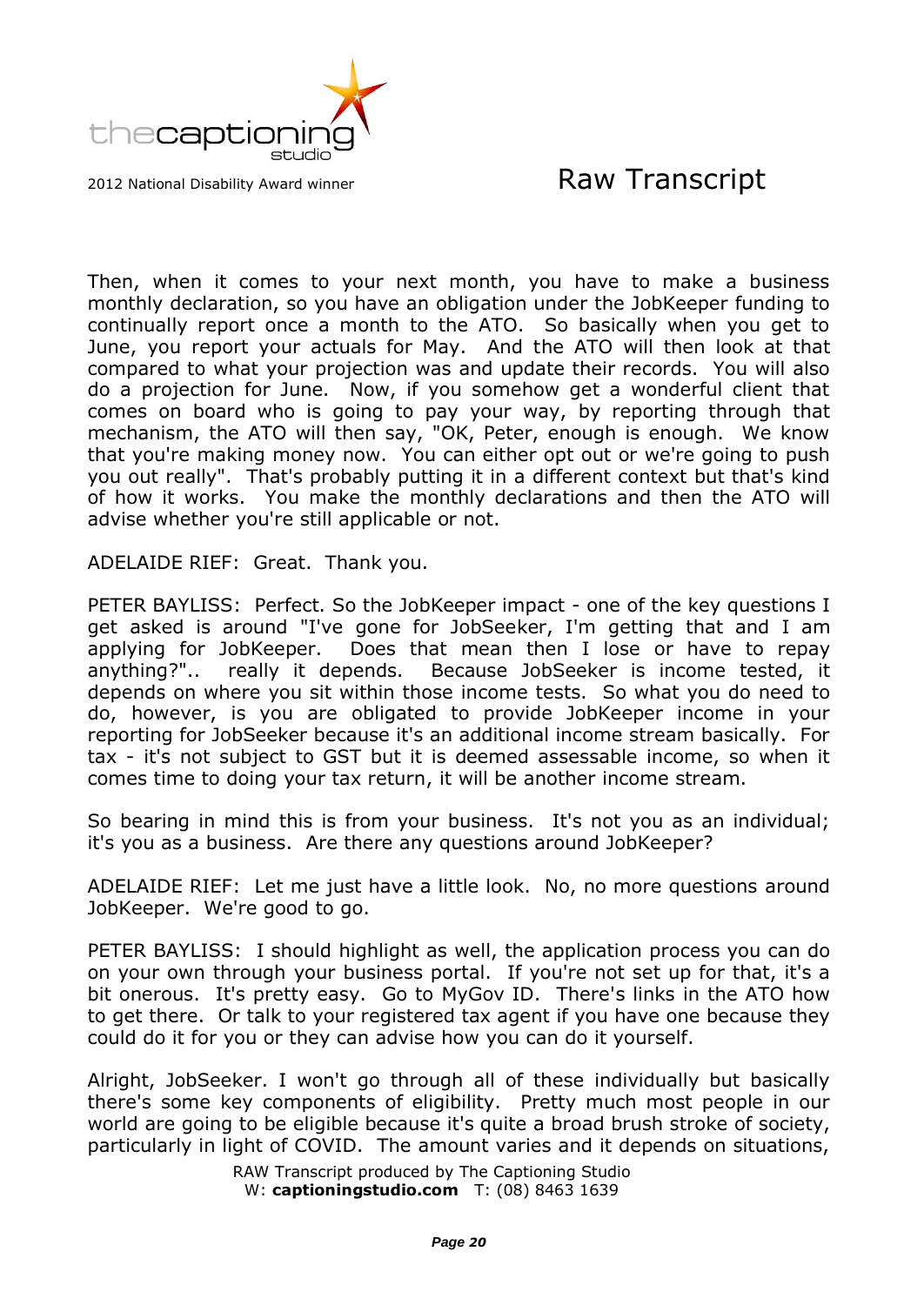

so it varies - the bottom tier is the \$1,115 for singles with no children up to \$1,340 and that's for single principal carers. They have made additional criteria. So that is things like foster carers and things like that. If you have other parents obligations, you would probably sit somewhere in the middle of that bracket.

The application process - if you're going to do it online, I can't help you as a tax agent because this is you as an individual and it's your personal stuff, kind of like Medicare or other Centrelink payments. So basically you go through your MyGov account and you need to make sure it is linked to Centrelink. You know how when you have your MyGov account you can link it to the other government services, whether Medicare or ATO, you need to make sure it is linked to Centrelink and you should be able to navigate your way through that. If you want to deal with it offline, the first port of call is to phone them, and I hate saying that because we know of all the issues that the phone lines have had, but I have a link there that you can use. I put the link there just because they have a number of different phone numbers based on your circumstance, so whether you have a diversity of language, diversity of home situation, things like that, so basically that's the link to follow, but if you Google that, if you go to Services Australia and look for Contact us JobSeeker, you should get there. Again, we will provide this presentation to you.

Further information around JobSeeker - and this is probably the stuff I get asked more about. When people are asked to provide information, they're asked all these different things and get confused - what's a profit and loss? What's depreciation schedule? What do I need to provide? Where do I get it from? So I'll just put some of the core things there. Again, there's a link which has more information on common - it's not all but common supporting documentation. But really it's typical things like your tax file number, your bank statements, profit and loss statements, so when - again, I have an example behind me if we need to refer to it, but basically it's your income less your expenses that gives the bottom line; assets, that's basically everything from any instruments, any other assets for your business, any personal assets, so a car, your furniture, your home and contents basically, you can rely on some of that stuff, and also superannuation, so they're typical financial aspects.

If you're studying, then there's things like the course details, because really they want to know how that applies to then your income activities and what you're claiming and what obligations you have. So scholarships - obviously there's some income attached to that. Fee enrolment details and academic transcripts. Again, what they're trying to do is get a picture of your life, not to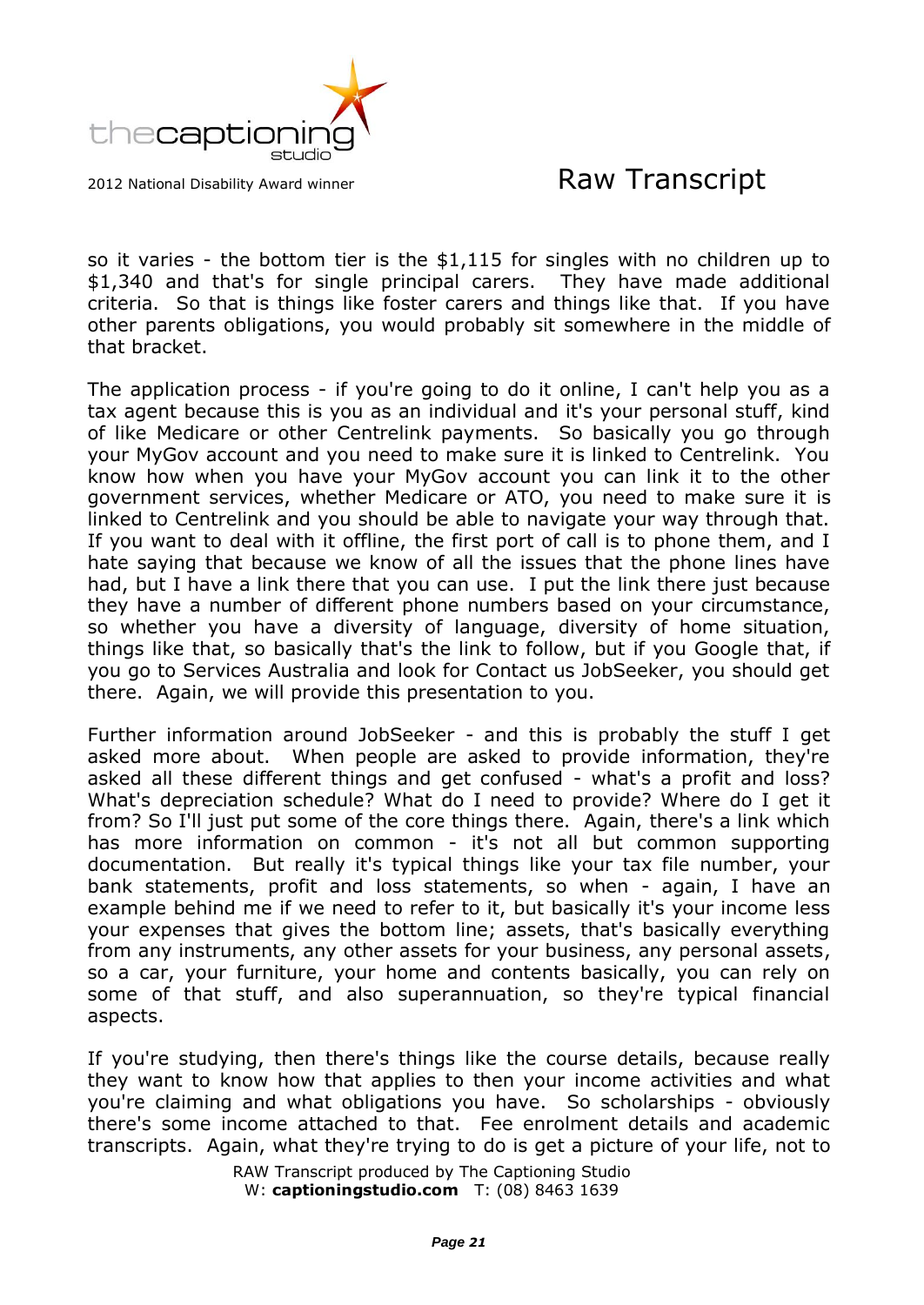

be just deliberately intrusive but just to make sure that the amount of money they're going to pay you is not overpaying you or under-paying you. Really they are trying to assess that.

Same with employment - obviously tax returns. It's interesting, people with a number of years of outstanding tax have all of a sudden got organised because they have had to. Their life is on the line literally by getting organised. So tax returns. Payment summaries from employment. Profit and loss statements, which we touched on a bit above, and tax NOA, which is your notice of assessment from the Tax Office, so once you have lodged your income tax return and it's been assessed, you should get a piece of paper back saying, "Here is your notice of assessment on what we have done and how much your refund is" or "the amount payment". So that's it for JobSeeker or the core elements. Any questions around that?

ADELAIDE RIEF: We do have one question about JobSeeker, Peter. This is from Michael. Quite a few artists in the ACT might have gotten the new home front funding and if those people also are getting the JobSeeker payment and a scenario is given, so if they get \$4,000 of the grant, if only \$1500 of that is actually income for them as an artist; the remainder of the grant is going to expenses like paying other people and materials and things, when they're reporting their income to Centrelink for their JobSeeker payment, do they need to declare just the income that they're getting from that grant or do they need to declare the whole \$4,000, and how will Centrelink treat that? Will it be per fortnight or will they kind of average it out over a long period of time?

PETER BAYLISS: So I just want to be really clear about when we talk income, income is what you earn, and there's gross income and net income. So gross income would be the whole grant. Net income is the whole grant less whatever expenses is whatever is left over. So when you have to declare income, you have to declare the whole amount. So I can't remember if it's \$3,000, you have to have as income, \$3,000, but then what you have - and this is why they talk about having a profit and loss statement, is that you then make sure you demonstrate all of the expenses associated with that because there's going to be other expenses as well, not just dedicated to the grant but dedicated to your business that you will also be declaring, if you know what I mean, so things like if you have a website, you're going to have a website subscription, you're going to have all the tools and tools of trade that you use that are not specific to that grant but you can still get a deduction for and they're business expenses, so you will highlight those in the profit and loss statement. So that's why I just want people to be really clear to think about gross income, which is what you need to declare in a profit and loss statement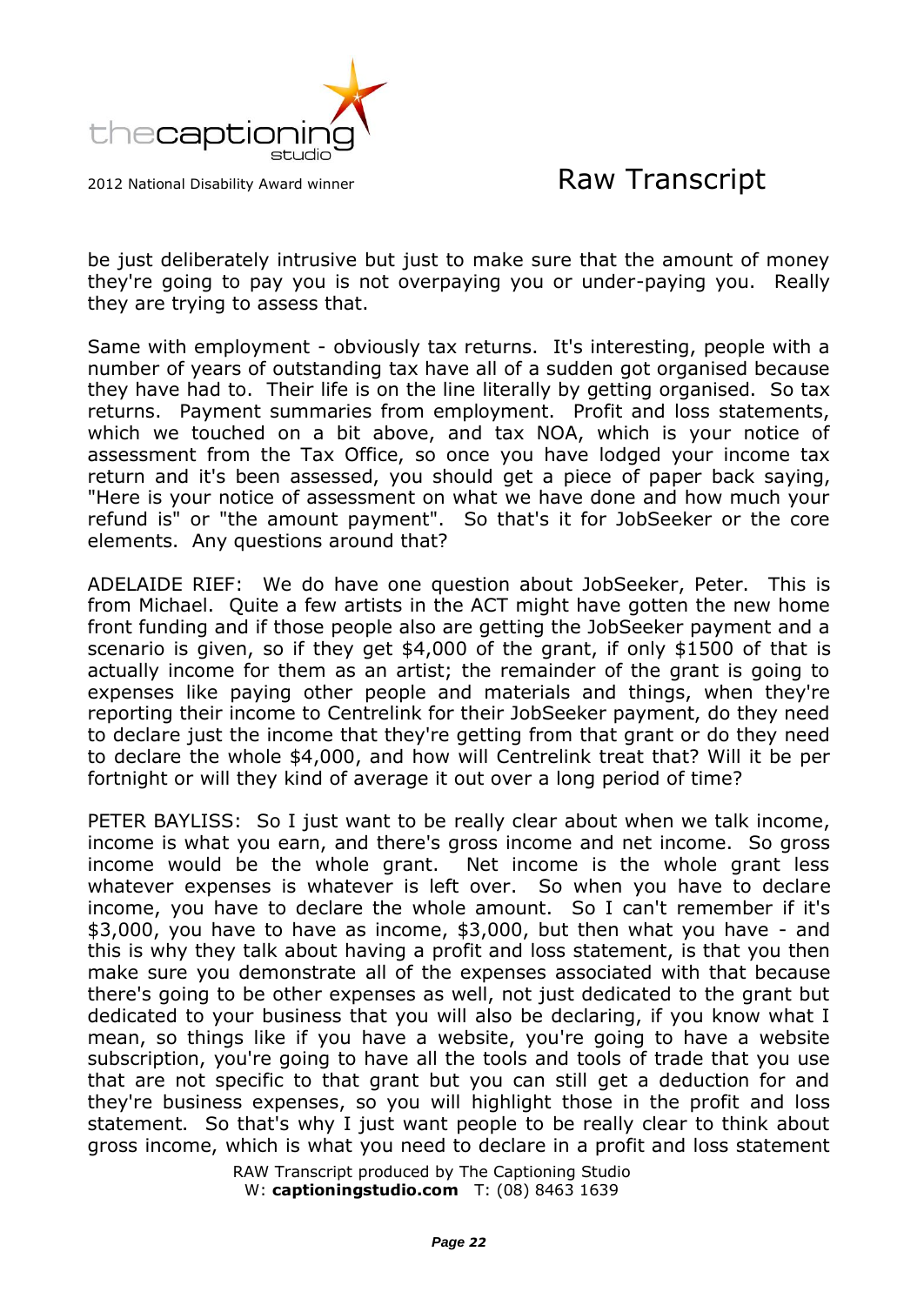

or a tax return, is that total amount, not the net. The net comes out of it. Once you claim all the expenses, you will get a net figure and it will not just be that after-grant expenses because there's all these other expenses that don't relate to the grant, that don't relate to your business, that you will also be claiming. I just want to clarify that.

ADELAIDE RIEF: Does that mean then that the person's payment would go down for just that fortnight because their income is so high or would it be averaged out over a couple of fortnights for their JobSeeker income?

PETER BAYLISS: They tend to look more on an average basis, and particularly if - most government departments are good if you have clear dialogue with them and consistent dialogue, so if you explain to them and make sure they have notes on the file that you're an artist and there's peaks and troughs that we talked about earlier, and just because you have an exhibition or you got a grant, there's a bump in income for this fortnight or this month, you shouldn't then be penalised for that because over a year you might have radio silence for the rest of the year, or the expenses may not come into play largely this year but they might sit next year. So it's really about encouraging you to paint that picture for Centrelink as well. But what you can also do is if it's going to go over a couple of years, then I would tend to then accrue - use the accrual basis that we talked about earlier and bring in expenses that relate to the grant or only declare the income portion that relates to that period because you actually have not done the activity until the following period but you just have to be careful on what you have been reporting on, whether it's cash or accruals, so if you're reporting GST, for example, on a cash basis, you wouldn't be able to do those accruals, if that makes sense, but if you're not doing GST reporting, and that's the way you will approach things, then you have a bit more wherewithal to be able to do some of that juggling purely legally and purely honestly, really to paint that more correct picture. So they do look at things over a longer period of time and they also do look at circumstance to try to get the nature of it. They have file notes and the important thing is that as long as you highlight those and make sure they put notes on the file - and mostly they're pretty good, whether it's the ATO or Services Australia, they are pretty good at that if you ask them to put notes on file because then you can then go back at them if something goes amiss.

ADELAIDE RIEF: Great. Thank you, Peter. And just a time check for you, we have about five minutes left.

PETER BAYLISS: Cool. Alright. This is just a really quick one but other things to be aware of in the current COVID environment. So cashflow boost. So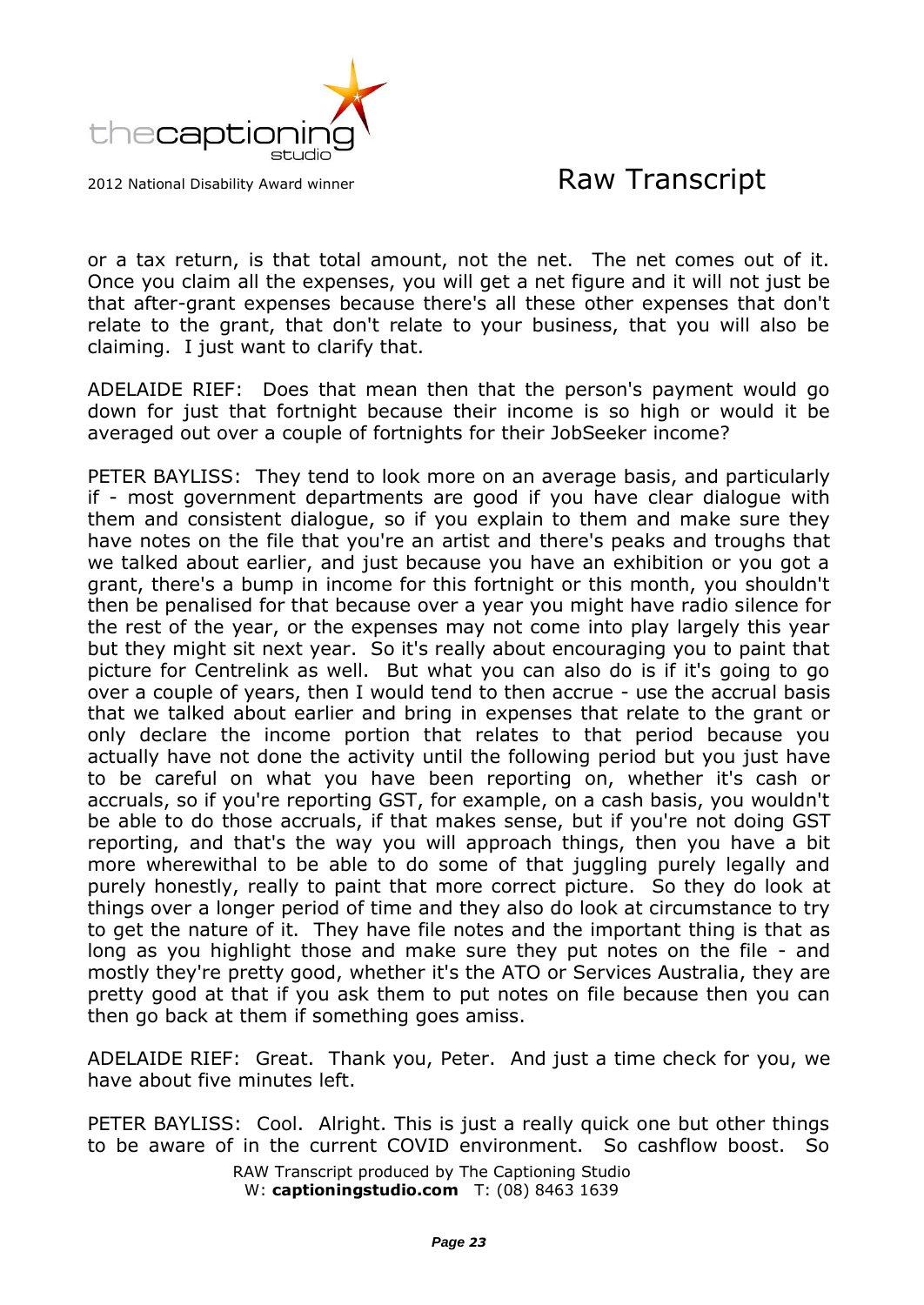

businesses with pay as you go withholdings - so they're businesses that pay withholding tax on your income as an employee to the ATO, they would have got an automatic cashflow boost based on that pay as you go withholding when they do their income activity statement or business activity statement each month or quarter, and that was really to help - or is still really to help them keep people employed again.

Rates relief - so depends on your jurisdiction but I certainly know in the ACT they have looked at some rates relief, whether it's just deferrals or reductions, again depending on your local jurisdiction. Same with rent relief - if you're struggling to pay your rent, discuss it with your agent or your landlord because, again, depending on the jurisdictions, there's been a lot of changes to the legal side of it and a lot of landlords may not be being nice but a lot of them, a heck of a lot of them, are being nice and understanding the situation and it's really about how do you negotiate your way through this environment. Same with the banks - if you have loans or credit cards, discuss a freeze on payments or a reduction on payment amounts. Really you won't get out of paying it, but you will be deferring things at least to help your cashflow. Same with any suppliers. So if you're getting materials and goods and supplies, just talk to them about having a payment plan or an account with them, any discounts they might be able to offer you and deferrals. The same with looking at your spending. Have you still got me there, Adelaide? Yes.

ADELAIDE RIEF: Certainly do.

PETER BAYLISS: Cool. Just checking. Look at your essentials. Obviously, everybody is paring back a lot but just get serious about what you're spending money on and looking at food on the table and heating and just get back to basics, I guess, where it's people still want to have everything in the old world but now is not the time to necessarily do that if you can't do it, if you don't have the wherewithal. Look for jobs in other areas, so, for example, areas that are hiring a lot at the moment, so supermarkets, and also as an artist, look at alternative revenue stream. So look at your crowd funding. If you are at home and have a lot of time, go crazy on crowd funding. Set up crowd funding. Get all those little signed bits of memorabilia you can offer. Get your platform sorted and just get out there. Same with things like creating online courses. You might have a unique way of doing something, creating something, so have a look at that and look at ways you can collaborate with other artists, so pooling your resources and pooling your audiences as well. So they're kind of some things. They're not fix-alls but just some things to think about that may or may not help in your circumstance.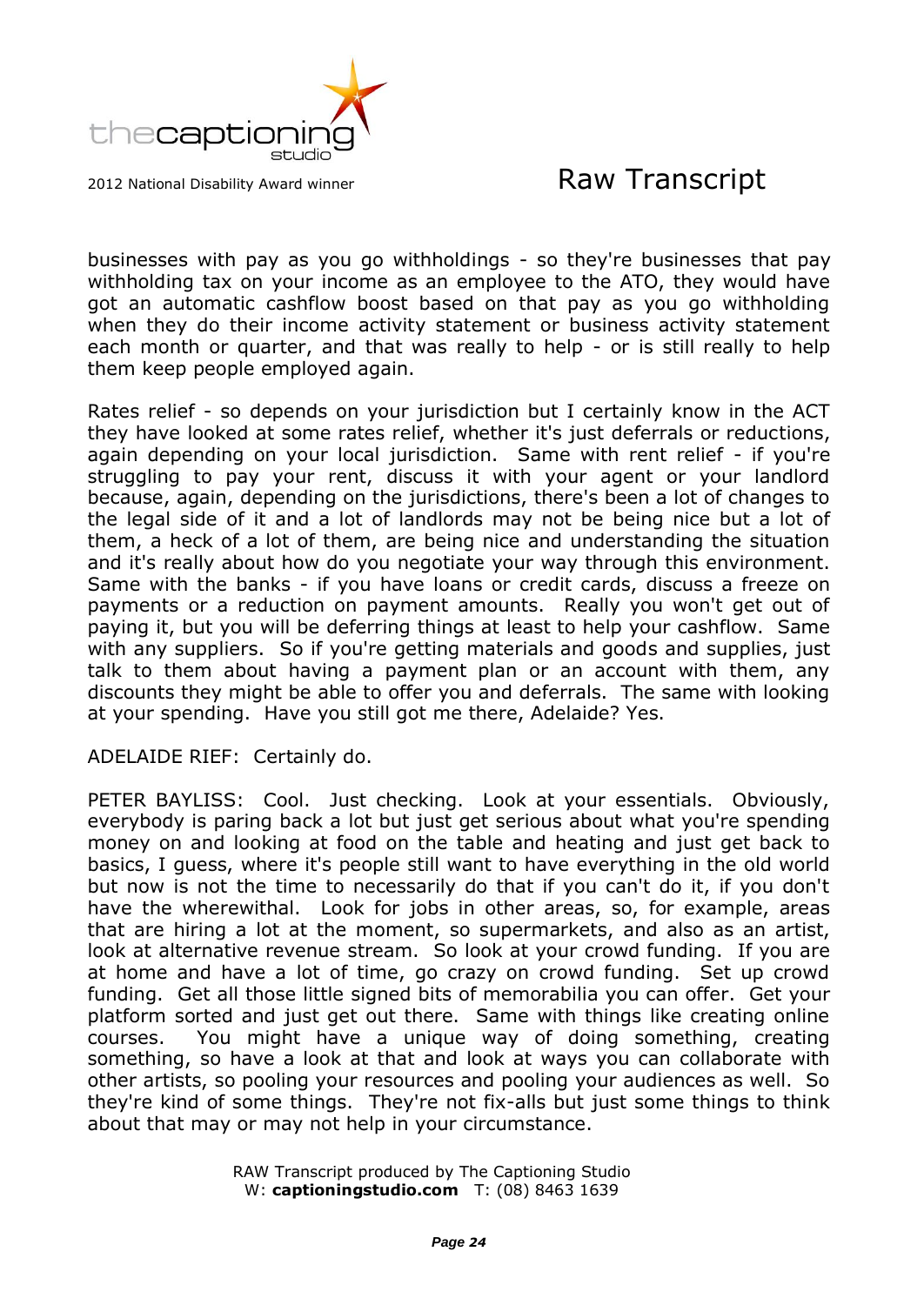

Then, lastly, here is just a list of places to go around ATO, business register. So the business register is where you would go to do business name registration, ABN or look up an ABN to see if it's GST registered if you're in that world. If you're engaging accountants and tax agents and BAS agents, particularly agents and BAS agents, we have to have appropriate registration, so you can't be an accountant and a tax agent. So I can be an accountant, sorry, and not necessarily be a registered tax agent. I cannot then trade as a tax agent if I don't have that registration. So just make sure that you do due diligence if you're looking to get a professional, what their area of expertise is and what their requirements are, so there are places that you can look at for that.

There's a couple of entry points for JobKeeper, JobSeeker, COVID 19 and Queanbeyan/Palerang, they are responses to the COVID 19. So I think that's it.

ADELAIDE RIEF: Wonderful. Thank you so much, Peter, for all of this information, all of that detail. I think that's been super helpful. We have had lots of comments from people thanking you for answering their questions and a few questions that people have asked which I'll pass on to you and we can respond to outside of this session because we have just about run out of time.

PETER BAYLISS: Absolutely.

ADELAIDE RIEF: And we will make this presentation that you have had for us available for everybody after the session as well, so I'll chat to you, Peter, about how we do that, but for everyone listening and watching, we will make it available for you afterwards.

There's also a few links and things that Peter and I will both pop in the comments section of this video. So please check back in a day or so to see if any of those resources or links are useful to you. And I just want to remind people that if they need some further advice or information about any aspect of their arts practice, we offer individual advice sessions for artists as part of the artists toolkit program and you can sign up to have an individual one-hour consultation with myself or one of my colleagues about any aspect of your career, so funding opportunities, particularly if you missed out on the home front grants. Please feel free to get in touch with us to talk about more opportunities, as well as things like career development, marketing and digital platforms, things that everybody is looking into with gusto at the moment. We'll also be posting a recording of this session in the next few days. The video will have captions and we will also provide a full transcript of this